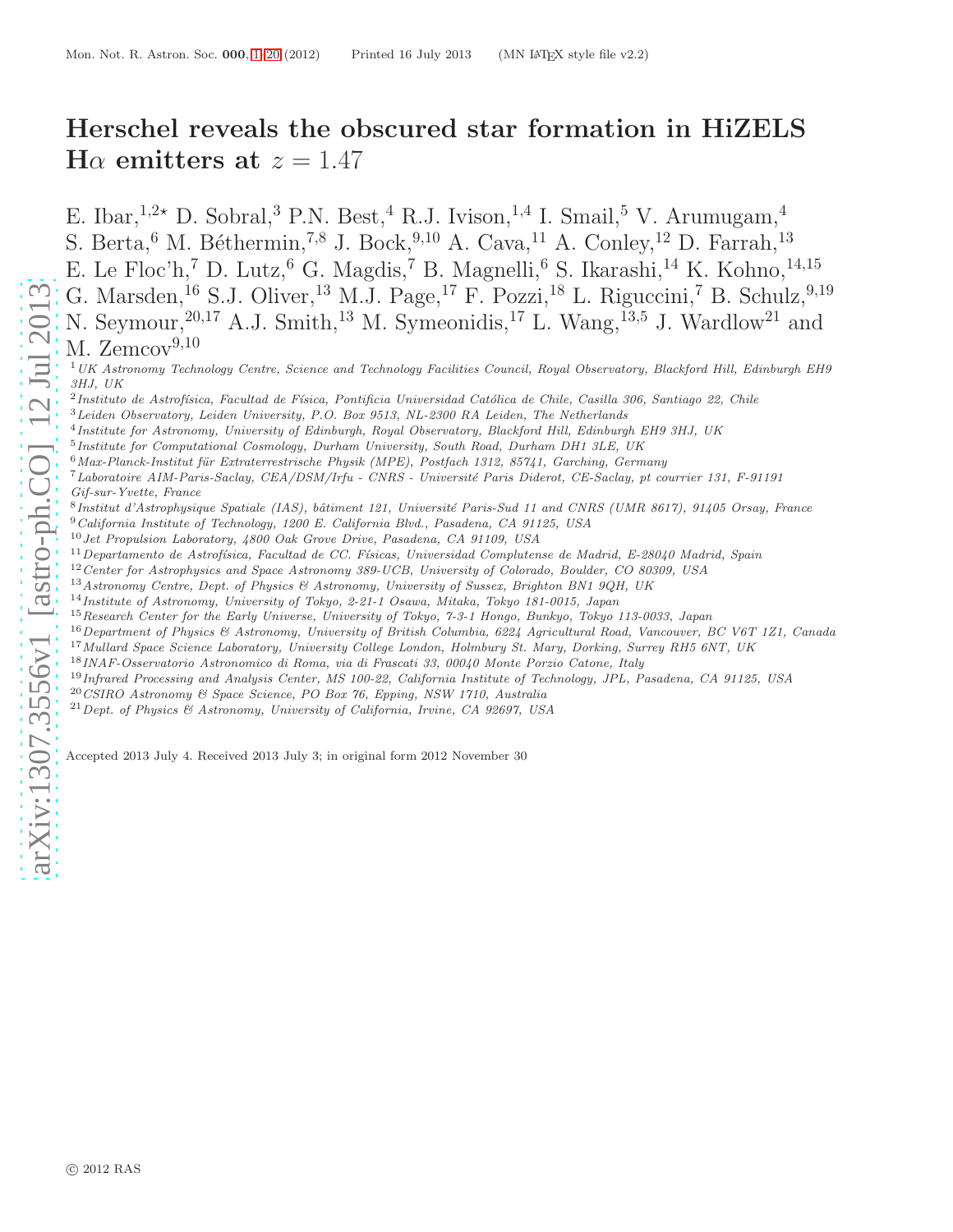# ABSTRACT

We describe the far-infrared (far-IR; rest-frame  $8-1000 \,\mu m$ ) properties of a sample of  $443$  H $\alpha$ -selected star-forming galaxies in the COSMOS and UDS fields detected by the HiZELS imaging survey. Sources are identified using narrow-band filters in combination with broad-band photometry to uniformly select  $H\alpha$  (and [O ii] if available) emitters in a narrow redshift slice at  $z = 1.47 \pm 0.02$ . We use a stacking approach in Spitzer-MIPS mid-IR, Herschel-PACS/SPIRE far-IR (from the PACS Evolutionary Probe (PEP) and Herschel Multi-tiered Extragalactic Surveys (HerMES) surveys) and AzTEC mm-wave images to describe their typical far-IR properties. We find that HiZELS galaxies with observed H $\alpha$  luminosities of  $L(\text{H}\alpha)_{\text{obs}} \approx 10^{8.1-9.1}$  L<sub>⊙</sub>  $(≈ 10<sup>41.7-42.7</sup> erg s<sup>-1</sup>)$  have bolometric far-IR luminosities of typical luminous IR galaxies,  $L(8-1000 \,\mu\text{m}) \approx 10^{11.48_{-0.05}^{+0.04}} \text{L}_{\odot}$ . Combining the H $\alpha$  and far-IR luminosities, we derive median star-formation rates of  $SFR_{H\alpha,FIR} = 32 \pm 5$  M<sub>☉</sub> yr<sup>-1</sup> and H $\alpha$ extinctions of  $A_{H\alpha} = 1.0 \pm 0.2$  mag. Perhaps surprisingly, little difference is seen in typical HiZELS extinction levels compared to local star-forming galaxies. We confirm previous empirical  $M_{\star}$ - $A_{H\alpha}$  relations and the little or no evolution up to  $z = 1.47$ . For HiZELS galaxies (or similar samples) we provide an empirical parametrisation of the SFR as a function of rest-frame  $(u-z)$  colours and 3.6  $\mu$ m photometry – a useful proxy to aid in the absence of far-IR detections in high-z galaxies. We find that the observed H $\alpha$  luminosity is a dominant SFR tracer when rest-frame  $(u - z)$  colours are  $\lesssim 0.9$  mag or when *Spitzer*-3.6  $\mu$ m photometry is fainter than 22 mag (Vega) or stellar masses are lower than  $10^{9.7} M_{\odot}$ . We do not find any correlation between the  $\frac{1}{\pi}$  (O II)/H $\alpha$  and far-IR luminosity, suggesting that this emission line ratio does not trace the extinction of the most obscured star-forming regions, especially in massive galaxies where these dominate. The luminosity-limited HiZELS sample tends to lie above of the so-called 'main sequence' for star-forming galaxies, especially at low stellar masses, indicating high star-formation efficiencies in these galaxies. This work has implications for SFR indicators and suggests that obscured star formation is linked to the assembly of stellar mass, with deeper potential wells in massive galaxies providing dense, heavily obscured environments in which stars can form rapidly.

Key words: galaxies: high-redshift — galaxies: active galaxies: starburst — submillimetre: galaxies — infrared: galaxies

# 1 INTRODUCTION

Historically, the classical star-formation rate (SFR) indicator has been H $\alpha$  ( $\lambda_{\text{rest}} = 656.3 \text{ nm}$ ) luminosity – a wellcalibrated probe of instantaneous emission from massive, young stars ( $\rm < 20 \, Myr$  and  $\rm > 8 \, M_{\odot}$ ; e.g. [Kennicutt 1998](#page-16-0)). To extrapolate the observed starlight from O and B stars to the total SFR requires careful consideration of the initial mass function (IMF) of the stellar population and the amount of extinction (scattering and absorption by dust) suffered by the starlight. Discrepancies of up to ∼30 per cent can be found amongst previously published  $H\alpha$ -based SFR calibrations, due mainly to the use of different models of stellar evolution and stellar atmospheres.

Of all the assumptions required to convert from observed quantities into SFRs, the main limitation is the sensitivity of H $\alpha$  flux to extinction ( $A_{H\alpha}$ , where the intrinsic H $\alpha$ luminosity is defined as  $L(\text{H}\alpha)_{\text{int}} = L(\text{H}\alpha)_{\text{obs}} \times 10^{0.4 \text{ } A_{\text{H}\alpha}}$ . The observed line fluxes represent only a fraction of the intrinsic emission, with typical values of  $A_{H\alpha}$  found to be  $\approx 0.8 - 1.1$  mag in optically-selected samples [\(Niklas et al.](#page-16-1) [1997](#page-16-1); [Sobral et al. 2012](#page-16-2)). In general, when the level of extinction is low or moderate,  $A_{H\alpha} \leq 3$  mag, the difference between the observed Balmer decrement  $(H\alpha/H\beta; e.g.$  see [Calzetti 2001](#page-16-3)) and the theoretical expectation (2.86 for Case B recombination: electron temperature  $T_e = 10^4$  K and density  $n_e = 10^2 \,\mathrm{cm}^{-3}$ ; [Brocklehurst 1971](#page-16-4); [Kennicutt 1998](#page-16-0)) can be used to determine the amount of extinction (assuming a model for the wavelength-dependence of the attenuation e.g. [Fischera & Dopita 2005](#page-16-5)) as this  $H\alpha/H\beta$  ratio scales directly with the total ionising flux of the embedded stars. Unfortunately, the combination of extinction and increasing redshift make detection of Hydrogen lines difficult (especially for  $H\beta$ ,  $\lambda_{\text{rest}} = 486.1 \text{ nm}$ . Indeed, to study star-formation processes via conventional means at high redshift is a major challenge (e.g. [Stott et al. 2013](#page-16-6)).

A way to measure the SFR at high redshift is by considering that the UV/optical photons that are absorbed by the surrounding media are re-emitted in the far-IR waveband (e.g. [Heinis et al. 2013](#page-16-7)), meaning that far-IR observables can be used as a tracer of the obscured SFR and/or the amount of extinction in a galaxy. For example, if all the starlight is absorbed then the system works as a calorimeter and the far-IR becomes the ideal tracer of SFR [\(Lacki et al. 2010](#page-16-8)). This measure includes those contributions from heavily obscured star formation and those from old stellar populations (e.g. [Salim et al. 2009](#page-16-9)). These far-IR SFR estimates have an intimate relationship with the level of extinction suffered by

<sup>⋆</sup> E-mail: ibar@astro.puc.cl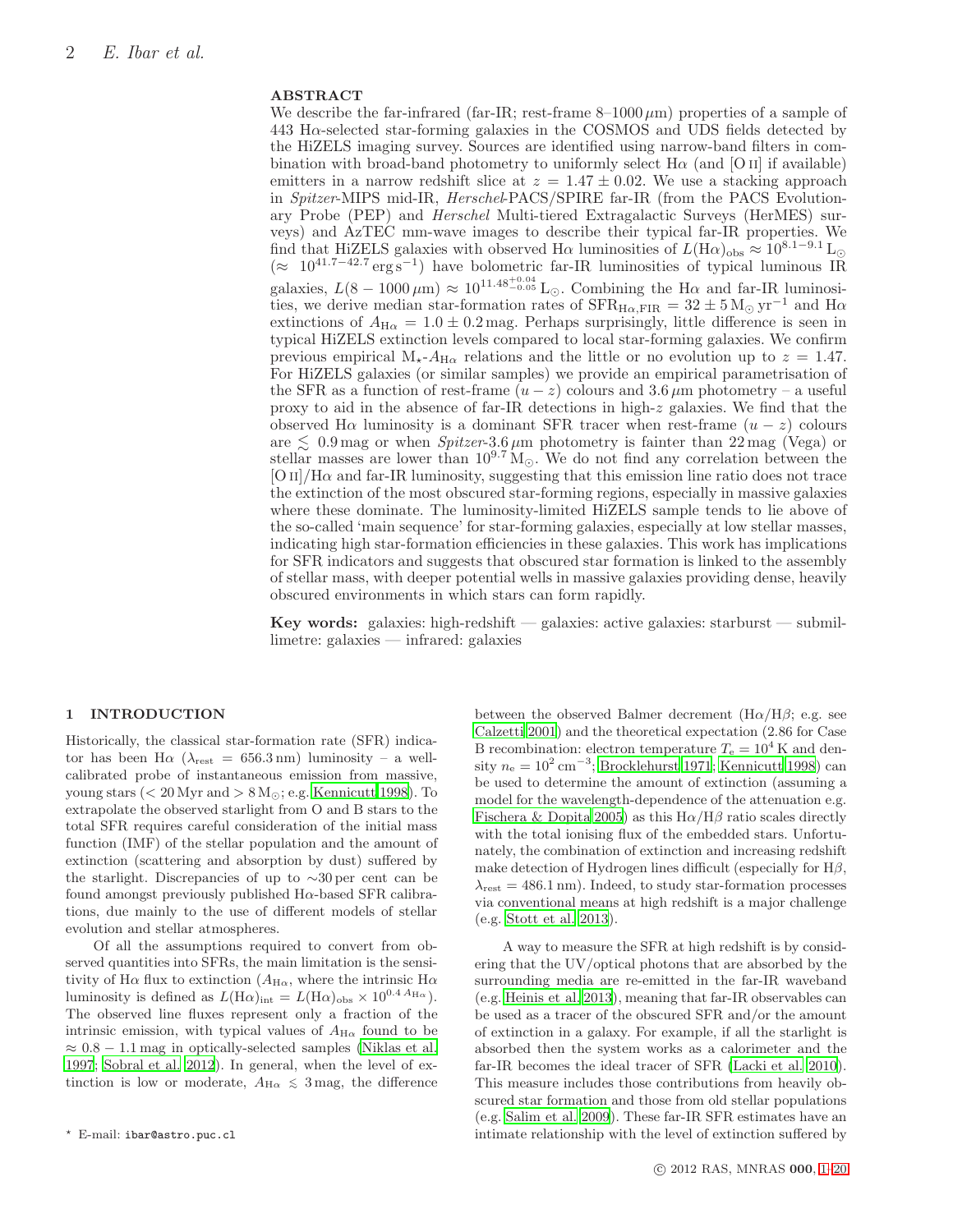the starlight. We stress that we think of extinction as an average quantity measured towards all star-forming regions of a galaxy, and it therefore presents several other intricate dependencies, e.g. on geometry, luminosity, mass, environment, radiation fields, etc. (e.g. [Dutton et al. 2010](#page-16-10)).

A previous study in the local Universe,  $\langle z \rangle \approx 0.08$ , by [Garn & Best \(2010\)](#page-16-11), using data from the Sloan Digital Sky Survey (SDSS), showed that one of the strongest parameters correlating with the level of extinction in galaxies is stellar mass,  $M_{\star}$  (see also [Brinchmann et al. 2004](#page-16-12); [Gilbank et al.](#page-16-13) [2010](#page-16-13); [Wuyts et al. 2011](#page-17-0)). These studies suggest that the level of extinction produced by the material in and surrounding their star-forming regions increase as the galaxies built up their stellar mass. Using  $H\alpha$ - and H-band selected galaxies, [Sobral et al. \(2012\)](#page-16-2) and [Hilton et al. \(2012\)](#page-16-14) find that this behaviour seems to hold even at  $z \approx 1.5 - 3$ . On the other hand, various studies have shown that mass plays a key role in driving the amount of star formation (e.g. at  $z \sim 1.5$ , see [Noeske et al. 2007](#page-16-15); [Elbaz et al. 2007](#page-16-16); [Daddi et al. 2007;](#page-16-17) [Pannella et al. 2009](#page-16-18)), where the SFR is found to be roughly linearly correlated to the stellar mass and defines a typical value for the specific SFR ( $sSFR = SFR/M_{\star}$ ), where more violent star formation is seen in more massive galaxies.

Using data from the *Herschel Space Observatory* [\(Pilbratt et al. 2010\)](#page-16-19), [Elbaz et al. \(2011](#page-16-20)) propose, somewhat controversially, the existence of two modes of star formation: 'normal' galaxies which lie in a well-defined parameter space (the 'main sequence') defined in a plot of sSFR versus redshift, and 'starburst' galaxies which present an excess in sSFR related to an increment of efficiency in compact star-forming regions probably triggered by the merger of two or more galaxies (e.g. [Daddi et al. 2010](#page-16-21)). The controversy comes from the fact that these results are sensitive to the way by which 'star-forming galaxies' are selected [\(Sobral et al. 2011;](#page-16-22) [Karim et al. 2011](#page-16-23)) as the sSFR can change as more passive galaxies satisfy the applied selection criteria (Cirasuolo et al., in prep).

To explore the intimate relationship between SFR,  $M_{\star}$ and  $A_{\text{H}\alpha}$ , we make use of  $\sim 2 \text{ deg}^2$  imaged by the High-redshift Emission Line Survey<sup>[2](#page-2-1)</sup> (HiZELS; [Geach et al. 2008;](#page-16-24) [Sobral et al. 2009,](#page-16-25) [2013](#page-16-26)) in the cosmic evolution survey (COSMOS,  $\sim$  1.45 sq. deg.; [Scoville 2007](#page-16-27)) and the UKIRT Infrared Deep Sky Survey (UKIDSS; [Lawrence et al. 2007](#page-16-28)) Ultra Deep Survey (UDS, ∼ 0.67 sq. deg.; Almaini et al., in prep) fields. We extract a large and unique sample of relatively low-luminosity  $(L(\text{H}\alpha)_{\text{obs}} \approx 10^{41.5-42.5} \text{ erg s}^{-1}) \text{ star-}$ forming galaxies, using a tuned narrow-band-filter technique to pick up large numbers of simultaneous  $H\alpha$  and [O ii] (if available) emitters (alleviating the need for spectroscopic redshifts) at a well-defined  $z = 1.47$  redshift [\(Sobral et al.](#page-16-2) [2012](#page-16-2)).

Taking advantage of the plethora of multi-wavelength coverage in the UDS and COSMOS fields, we describe the far-IR (rest-frame  $8-1000 \mu m$ ) properties of the HiZELS sample using data taken by: Spitzer-Multiband Imaging

<span id="page-2-1"></span><sup>2</sup> For more details on the survey, progress and data release, see <http://www.roe.ac.uk/ifa/HiZELS>

Photometer (MIPS; [Rieke et al. 2004](#page-16-29)) at 24 and 70  $\mu$ m; Herschel Photodetector Array Camera and Spectrometer (PACS; [Poglitsch et al. 2010\)](#page-16-30) at 100 and  $160 \,\mu m$  as part of the PACS Evolutionary Probe (PEP; [Lutz et al. 2011](#page-16-31)) survey; Herschel Spectral and Photometric Imaging Re-ceiver (SPIRE; [Griffin et al. 2010\)](#page-16-32) at 250, 350 and 500  $\mu$ m as part of the Herschel Multi-tiered Extragalactic Survey (HerMES† ; [Oliver et al. 2012](#page-16-33)); and the Astronomical Thermal Emission Camera (AzTEC; [Wilson et al. 2008](#page-17-1)) at  $1100 \mu m$  while mounted at the James Clerk Maxwell Telescope (JCMT) and at the Atacama Submillimeter Telescope Experiment (ASTE) – more details about these data are given in Table [1.](#page-3-0) Similar works were done for a sample at  $z = 2.23$  by [Geach et al. \(2008](#page-16-24)) using *Spitzer* at 70 and  $160 \,\mu m$ , achieving upper limits near the peak of the SED, and at  $z = 0.84$  using 24- $\mu$ m imaging [\(Garn et al. 2010](#page-16-34)).

Direct  $H\alpha$  measurements, in combination with *Spitzer*, Herschel and AzTEC imaging provide an ideal framework for a detailed description of the star-formation activity at  $z = 1.47$  (near the peak of cosmic star-formation history, where most of the galaxy mass was assembled; e.g. [Dickinson et al. 2003\)](#page-16-35), and its dependencies on parameters such as luminosity, stellar mass,  $[O II]/H\alpha$  ratio and restframe colours. We mainly make use of a recent parametrisation of the SFR [\(Kennicutt et al. 2009\)](#page-16-36) based on a linear combination of the observed  $H\alpha$  and bolometric far-IR (restframe 8–1000- $\mu$ m) luminosities. This estimate is suitable for both far-IR- and optically-selected star-forming galaxies.

In this paper, the sample is described in §[2](#page-2-2) and our analysis of the stacked far-IR measurements is explained in §[3.](#page-4-0) The results are discussed in §[4](#page-11-0) and our conclusions are summarised in §[5.](#page-15-0) Throughout the text, we adopt a Salpeter IMF [\(Salpeter 1955](#page-16-37)) and estimate the contribution from the thermally-pulsing asymptotic giant branch (TP-AGB; e.g. [Trujillo et al. 2007](#page-16-38)) in our derived stellar masses. We use a  $\Lambda$ CDM cosmology with  $H_0 = 70 \text{km s}^{-1} \text{Mpc}^{-1}$ ,  $\Omega_M = 0.3$ and  $\Omega_{\Lambda} = 0.7$ .

#### <span id="page-2-2"></span>2 THE SAMPLE OF  $H\alpha$  EMITTERS AT  $Z = 1.47$

HiZELS uses narrow-band filters to detect  $H\alpha$  emission at a variety of redshifts, up to  $z = 2.23$  [\(Sobral et al. 2013](#page-16-26)). Given the nature of the  $H\alpha$  emission, HiZELS selects only young star-forming galaxies and AGN. Distinguishing between  $H\alpha$  and any other emission lines at other redshift is a critical step. Double-matched narrow-band surveys detecting strong emission lines offer a good way of mitigating this problem (e.g. [Sobral et al. 2012](#page-16-2)). For star-forming galaxies at  $z \sim 1.5$  we make use of the fact that the H $\alpha$  line is detectable in the  $H$  band while the [O II]-372.7-nm emission can be observed at the red end of the z ′ band. As shown in [Sobral et al. \(2012\)](#page-16-2), by combining deep broad-band photometry with tuned double-narrow-band imaging – where the NB921 narrow-band filter on Subaru/Suprime-Cam detects  $[O II]$  and the  $NB<sub>H</sub>$  filter on UKIRT/WFCAM detects  $H\alpha$  at the same redshift – it is possible to conduct an effective survey of line-emitting sources at  $z = 1.47$ .

We extract HiZELS samples from [Sobral et al. \(2012](#page-16-2), [2013](#page-16-26)) which provide uniform  $H\alpha$  coverage across the UDS, reaching an average effective flux limit  $(3\sigma)$  of  $S_{\text{H}\alpha} \approx 9 \times 10^{-17} \text{ erg s}^{-1} \text{ cm}^{-2}$ , while the matched Subaru

<span id="page-2-0"></span> $^{\rm 1}$   ${\it Herschel}$  is a ESA space observatory with science instruments provided by the European-led Principal Investigator consortia and with important participation from NASA.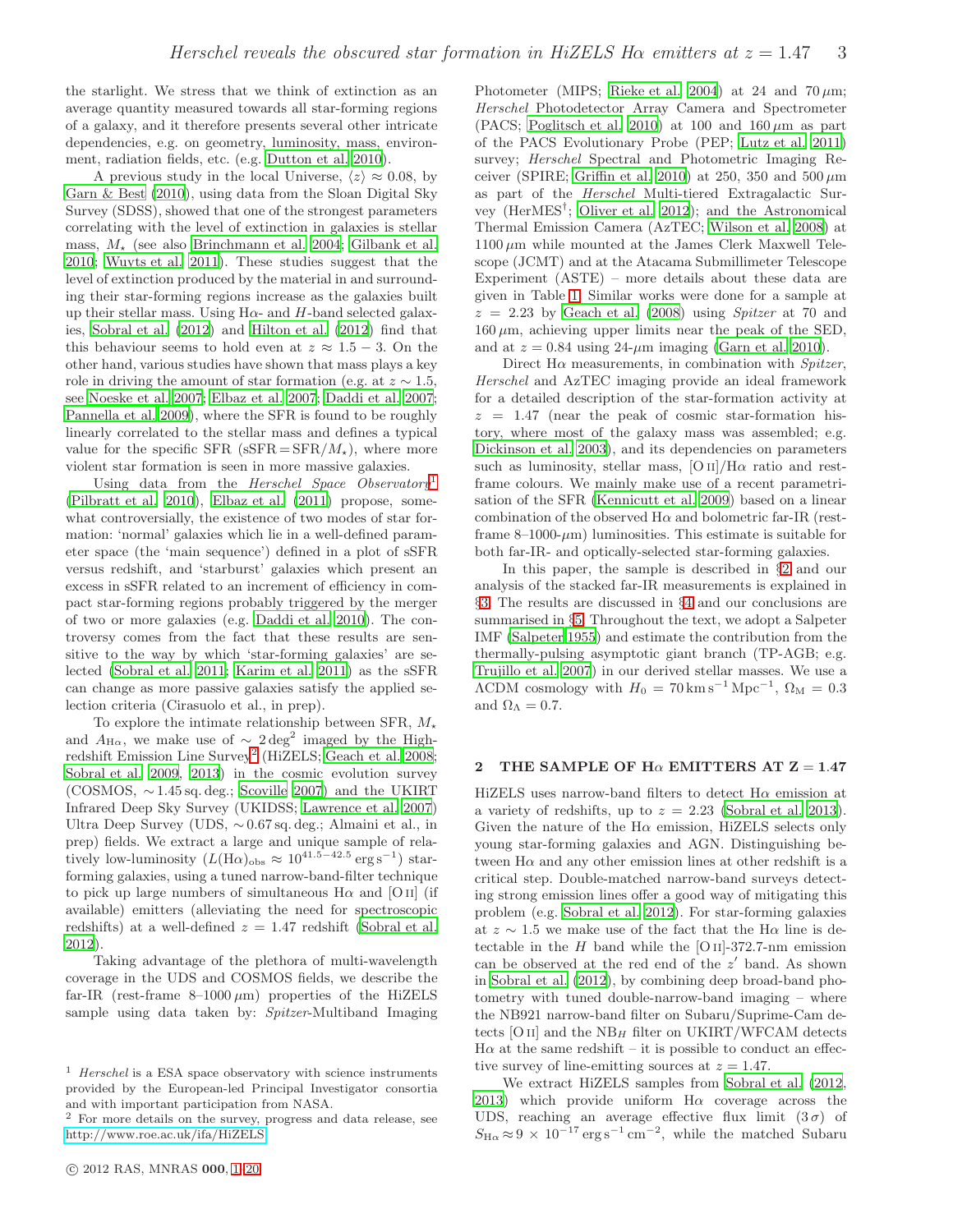<span id="page-3-0"></span>Table 1. Broad-band data used in this work. Noise (r.m.s.) values are obtained from the pixel fluctuation seen in the whole area used for stacking, including the normalisation  $\eta$  found between fitted peaks and catalogued fluxes (see § [3.1.5\)](#page-5-0). Note these values are slightly different with respect to published ones. The references for each of the catalogues and images are as follow:  $\text{UDS: } 24 \mu \text{m}$ , from the *Spitzer* UKIDSS UDS (SpUDS; data version delivery S18.7 from the NASA/IPAC Infrared Science Archive<sup>§</sup>); 70  $\mu$ m, from the *Spitzer* Wide-area Infrared Extragalactic Survey (SWIRE; [Surace et al. 2005](#page-16-39), data version delivery<sup>§</sup> DR3-S11); *Herschel* PACS 100 and 160  $\mu$ m data from the HerMES survey (UDS deep level-3 field; reduced as in [Ibar et al. 2010](#page-16-40) but using an improved deglitching approach); SPIRE 250, 350 and  $500 \,\mu\text{m}$  maps (SMAP\_v4.2; [Levenson et al. 2010](#page-16-41)) and catalogues (SCAT\_SXT\_iDR1; [Smith et al. 2012\)](#page-16-42) retrieved from the Herschel Database in Marseille (HeDaM<sup>\*</sup>) of the HerMES survey; AzTEC 1100  $\mu$ m data taken at JCMT [\(Austermann et al. 2010](#page-15-1)). **COSMOS:** 24 and 70 µm, from the Spitzer coverage of the COSMOS field (S-COSMOS; GO2+GO3a+GO3b Delivery v1 from the NASA/IPAC Infrared Science Archive<sup>‡</sup>; [Sanders et al. 2007](#page-16-43); [Le Floc'h et al. 2009](#page-16-44); [Frayer et al. 2009](#page-16-45)); PACS 100 and 160 µm from the PEP survey; SPIRE 250, 350 and 500  $\mu$ m from HerMES (SMAP v4.2 and SCAT SXT iDR1 from HeDaM); AzTEC 1100  $\mu$ m data taken at ASTE [\(Scott et al. 2008](#page-16-46)).

| Telescope/<br>detector | Central $\lambda$<br>$(\mu m)$ | <b>FWHM</b><br>arcsec) | pixelsize<br>(arcsec) | $r.m.s.$ [UDS]<br>$(mJy beam^{-1})$ | r.m.s. [COSMOS]<br>$(mJy beam^{-1})$ |
|------------------------|--------------------------------|------------------------|-----------------------|-------------------------------------|--------------------------------------|
| <i>Spitzer</i> -MIPS   | 24                             | 6.0                    | 1.2                   | 0.025                               | 0.022                                |
| $Spitzer-MIPS$         | 70                             | 18.2                   | 4.0                   | 3.7                                 | 2.8                                  |
| Herschel-PACS          | 100                            | 7.03                   | 2.0                   | 2.1                                 | 1.9                                  |
| Herschel-PACS          | 160                            | 11.55                  | 3.0                   | 4.7                                 | 4.3                                  |
| Herschel-SPIRE         | 250                            | 18.15                  | 6.0                   | 5.5                                 | 4.5                                  |
| Herschel-SPIRE         | 350                            | 25.15                  | 8.33                  | 6.3                                 | 5.3                                  |
| Herschel-SPIRE         | 500                            | 36.30                  | 12.0                  | 7.1                                 | 5.8                                  |
| JCMT-AzTEC             | 1100                           | 18.0                   | 3.0                   | 1.4                                 |                                      |
| ASTE-AzTEC             | 1100                           | 30.0                   | 3.0                   |                                     | 1.4                                  |

([O ii]) narrow-band survey reaches an effective flux of  $S_{\rm [OII]} \approx 9 \times 10^{-18} \rm erg \, s^{-1} \, cm^{-2}$ . The depth of the NB921 imaging provides counterparts for all  $H\alpha$  emitters in the UDS and therefore allows a clean selection of the  $H\alpha$  sample. In COSMOS, the  $H\alpha$  narrow-band imaging was intentionally designed to obtain a 'wedding cake' survey (i.e. deeper than UDS in small regions), while the [O ii] imaging has relatively uniform coverage, resulting in a large number of COSMOS H $\alpha$  emitters without a [O ii] detection ( $\sim$  50 per cent). For a cleaner selection of  $H\alpha$  emitters and not other emission line objects, we make use of the available broadband photometry in these fields. As described in [Sobral et al. \(2012](#page-16-2)), we use colour-colour criteria (a method similar to the  $BzK$ diagnostic; [Daddi et al. 2004](#page-16-47)) in a  $B - R$  vs.  $i - K$  diagram to first remove low-redshift contaminants, and then in  $i - z$ vs.  $z - K$  to remove the high-redshift emitters (e.g. [O III] and H $\beta$ ). From all H $\alpha$  candidates, these colour-colour criteria and the matched [O ii] detection remove ∼ 50 per cent of the candidates, resulting in a tight redshift distribution  $(\Delta z \approx 0.02)$  as evidenced by the small number of sources with available spectroscopic redshifts ( $\sim$  5% of the sample). The total number of  $H\alpha$  emitters identified by HiZELS at  $z = 1.47 \pm 0.02$  is 188 in UDS and 325 in COSMOS fields.

[Sobral et al. \(2013](#page-16-26)) estimate that after applying the mentioned colour-colour criteria to a sample which does not present NB921-[O ii] detections, the level of contamination of emitting galaxies at different redshifts is of the order of  $\sim$  15%. Some of these contaminants could come from H $\beta$ , [O III] or [O II] at  $z = 2.2$  and  $z = 3.3$ , or possibly from galaxies at  $z < 1$  over a wide range of possible emission lines. Given that ∼ 50% of COSMOS galaxies lack [O ii] detections due to no data being available, or because it is too shallow, we expect that the overall contamination in the COSMOS sample should be of the order of  $\sim$  7.5%, i.e.  $\sim$  5% in the full UDS+COSMOS sample. We do not expect these contaminants to distribute in well defined redshifts, so their contribution to the stacks is unknown. We assume that a possible

contamination of 5% will not be sufficient to significantly modify the median stacks of our analysis.

In Fig. [1](#page-4-1) we show the observed  $H\alpha$  luminosity distribution  $(L(\text{H}\alpha)_{\text{obs}})$ , not corrected for extinction) for the HiZELS samples. Values of  $L(\text{H}\alpha)_{\text{obs}}$  have been corrected by removing the flux estimated to be contributed by the adjacent [N<sub>II]</sub> doublet at  $654.8$  and  $658.3$  nm, following [Villar et al.](#page-17-2) [\(2008](#page-17-2)), as presented in [Sobral et al. \(2012](#page-16-2)). Based on a recent estimation of the point-spread-function in the narrow band images, the H $\alpha$  and [O II] photometry increases by ∼ 30 per cent with respect to those presented in [Sobral et al.](#page-16-2) [\(2012](#page-16-2), [2013](#page-16-26)). This is an aperture correction factor introduced to take into account the flux missed at  $>$  2 arcsec radius. The observed luminosity distribution can be roughly characterised by  $L(\text{H}\alpha)_{\text{obs}} = 10^{42.2 \pm 0.2} \text{erg s}^{-1}$ , i.e. to an equivalent  $SFR_{H\alpha} \approx 32 \text{ M}_{\odot} \text{ yr}^{-1}$  [\(Kennicutt 1998\)](#page-16-0), assuming an average extinction of  $1 \text{ mag}$  for the H $\alpha$  luminosities. We note that these observed luminosities are within the range of those which define the SFR correlations in the local Universe (see Fig. [1;](#page-4-1) [Kennicutt et al. 2009](#page-16-36) using sources from [Moustakas et al. 2006\)](#page-16-48), although we are inevitably biased against extreme extinction (undetected at H $\alpha$ ;  $A_{\text{H}\alpha} \geq 3$ ) and towards galaxies with high SFR and young stellar populations.

#### <span id="page-3-1"></span>2.1 Removing AGN from the sample

We have deliberately chosen a conservative approach to account for AGN contamination. We have removed all sources

<sup>†</sup><http://hermes.sussex.ac.uk>

 $\S$ <http://irsa.ipac.caltech.edu/data/SPITZER/docs/spitzermission/observingprograms>

<sup>∗</sup><http://hedam.oamp.fr/HerMES/index.php> ‡<http://irsa.ipac.caltech.edu/Missions/spitzer.html>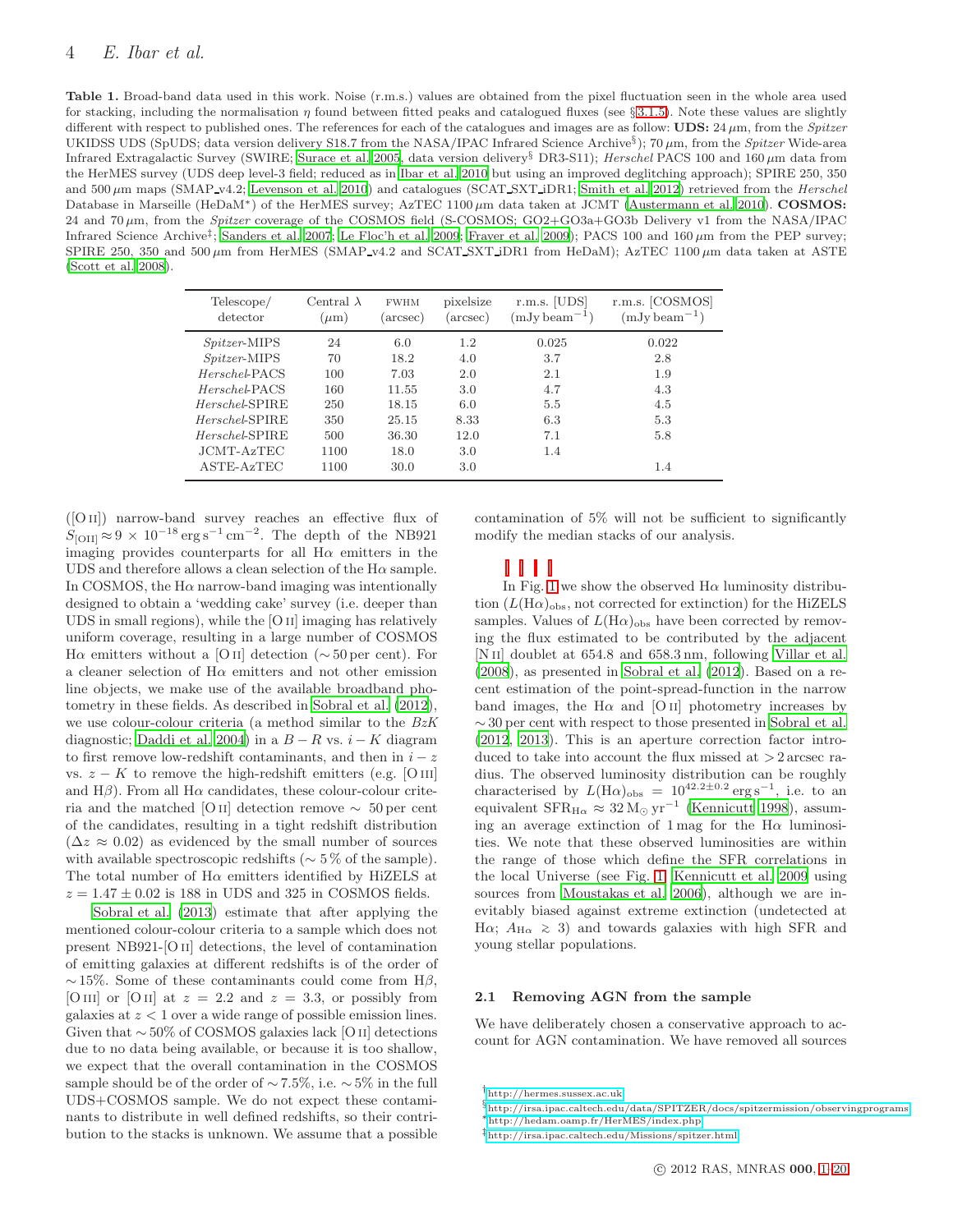

<span id="page-4-1"></span>Figure 1. Left: Measured narrow-band  $H\alpha$  and  $[O II]$  fluxes for sources in the UDS and COSMOS fields. The dashed rectangle shows the region used to show the consistency of stacked signals from both fields (see Fig. [2,](#page-7-0) left). Right: Distribution of observed H $\alpha$  luminosities (corrected for [N ii] contamination but not for extinction). In black (thick solid), blue (dot-dashed) and red (3×dot-dashed) lines: the merged, UDS and COSMOS samples, respectively. Black dotted line shows the identified AGN distribution as described in § [2.1.](#page-3-1) The shaded area corresponds to the bright end of the source distribution used to calibrate the [Kennicutt et al. \(2009\)](#page-16-36) SFR correlations in the local Universe [\(Moustakas et al. 2006](#page-16-48)).

<span id="page-4-3"></span>previously catalogued at X-ray wavelengths [\(Ueda et al.](#page-16-49) [2008](#page-16-49); [Cappelluti et al. 2009](#page-16-50)) as this  $\sim$  2 keV emission at  $z = 1.47$  is expected to be produced via inverse Compton scattering by a compact and highly ionised region surrounding an AGN. We might remove some sources presenting powerful thermal X-ray emission, although this should not affect our analysis as only 6 and 3 sources are X-ray emitters in the UDS and COSMOS fields, respectively. We have also used available 1.4-GHz images [\(Schinnerer et al. 2010](#page-16-51); Arumugam et al., in prep) to identify synchrotron emission produced by an AGN. Assuming a typical SFR $_{\text{H}\alpha} \approx 32 \text{ M}_{\odot} \text{ yr}^{-1}$ for the HiZELS population (based on  $A_{H\alpha} = 1$ ) and the validity of the far-IR/radio correlation at high redshift [\(Ibar et al. 2008](#page-16-52); [Ivison et al. 2010a](#page-16-53)), we remove all sources having 1.4-GHz flux densities larger than  $150 \mu$ Jy given that their expected radio luminosities would put them  $\geq 5$ - $\sigma$  away from the far-IR/radio correlation. In addition, similar to [Garn et al. \(2010\)](#page-16-34) we use template SEDs of star-forming galaxies and AGN to fit the multi-wavelength broad-band photometry available for our sources (see  $\S 3.6$ ). All those best-fitted as AGN are identified with red rest-frame mid-IR colours. We average the observed Spitzer 3.6- and 4.5- $\mu$ m fluxes to estimate the rest-frame  $1.6-\mu m$  flux density, and the 5.8- and 8.0-  $\mu$ m fluxes for the 2.8- $\mu$ m rest-frame flux density. All SED-fitted AGN, the bulk of the X-ray sources and those sources spectroscopically classified as AGN using the BPT diagram [\(Stott et al. 2013](#page-16-6), Sobral et al. in prep.) are identified to have a rest-frame flux density ratio  $2.8 \mu \text{m}/1.6 \mu \text{m} > 1$ . We apply this simple threshold to remove further potential AGN from the sample. Note that this near-IR criterion is the same that makes [Lacy et al. \(2004](#page-16-54)) and [Stern et al. \(2005](#page-16-55)) methods work, but we optimise it for  $z = 1.47$  galaxies in order to minimise the errors in IRAC photometry.

These criteria (X-ray/radio/mid-IR) identify a total of 30 (6/9/22) and 40 (3/5/35) potential AGN in the UDS and COSMOS fields, respectively. Some of them are identified by more than one criterion. Our final star-forming galaxy sam-

c 2012 RAS, MNRAS 000, [1–](#page-0-0)[20](#page-20-0)

ple consist of 443 sources (158 in UDS and 285 in COSMOS) at a well defined redshift,  $z = 1.47$ .

# <span id="page-4-0"></span>3 THE FAR-IR PROPERTIES OF HIZELS GALAXIES

We describe the far-IR properties of the HiZELS sample by taking advantage of the plethora of multi-wavelength coverage in the UDS and COSMOS fields. We note, however, that out of 443 selected star-forming galaxies, only 10 (2 per cent) of them have catalogued  $Herschel/SPIRE-250 \mu m$  sources [\(Smith et al. 2012\)](#page-16-42) within 2 arcsec – near the peak of the far-IR SED. They all have  $S_{250\mu m} < 40 \,\mathrm{mJy}$  at a significance of  $\leq 5\sigma$  and there is no particular trend for 250  $\mu$ m fluxes with observed  $H\alpha$  luminosity. In contrast, within the possible AGN population there are 5 detections (out of 70, i.e. 7 per cent) at  $250 \mu m$  suggesting typically brighter far-IR luminosities for this population. These small number of detections, however, are not sufficient to provide a robust view to the HiZELS population as a whole.

In this paper we use a stacking analysis to tackle the far-IR properties of the H $\alpha$  galaxies. Stacking is a statistical method which consists of cutting out a significant number of map regions centred at the position of known sources (e.g. see details at [Kurczynski & Gawiser 2010](#page-16-56); Béthermin et al. [2012](#page-16-57); [Heinis et al. 2013](#page-16-7)). When all these maps are averaged together (pixel-by-pixel), signals at the image's centre can emerge from the noise. These signals represent averaged (or median) properties for the stacked population. The reliability of this approach highly depends on the common nature of the parent population, where statistical quantities are robust.

#### <span id="page-4-2"></span>3.1 Stacking and flux density measurements

In this work, all images we use for stacking (at 24, 70, 100, 160, 250, 350, 500 and  $1100 \,\mu m$ ) have resolutions (FWHM) much larger than the sub-arcsec astrometric uncertainties of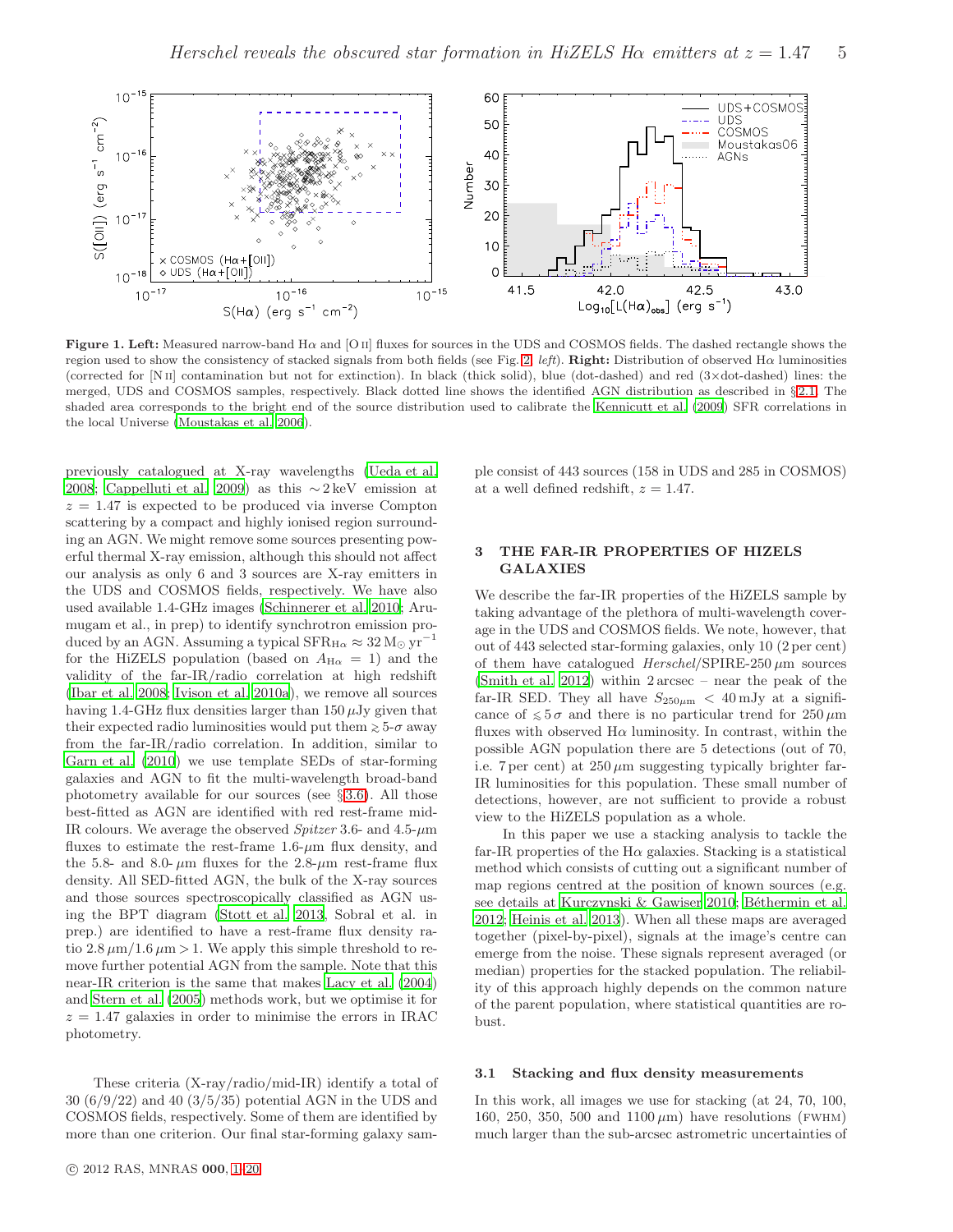<span id="page-5-1"></span>Table 2. The percentage of HiZELS galaxies (from a total of 158 in UDS and 285 in COSMOS) presenting imaging coverage at different wavelengths. Almost all images provide more than 90% coverage, with the exemption of both AzTEC images which miss  $\sim$  20% of the sources, and the deep *Herschel-PACS* UDS map which only covers 40% of the sample (see PACS errors in Fig. [2\)](#page-7-0).

| $\lambda$<br>$(\mu m)$ | <b>UDS</b><br>$\text{Cov}(\%)$ | COSMOS<br>$\text{Cov}(\%)$ |
|------------------------|--------------------------------|----------------------------|
| 24                     | 94                             | 100                        |
| 70                     | 100                            | 100                        |
| 100                    | 39                             | 97                         |
| 160                    | 39                             | 97                         |
| 250                    | 100                            | 100                        |
| 350                    | 100                            | 100                        |
| 500                    | 100                            | 100                        |
| 1100                   | 79                             | 78                         |

the HiZELS sample  $(\sim 0.25 \text{ arcsec})$ , so for simplicity we confidently assume the resulting stacked signals are 'point-like'. Images do not cover exactly the same sky area (see Table [1\)](#page-3-0), so these differences imply that sources outside the coverage, or in noisy regions, are flagged differently for each map. The percentages of stacked sources per image are shown Table [2.](#page-5-1)

We use arbitrary 91 pixel  $\times$  91 pixel  $\times N$  (where N is the number of stacked sources) data cubes for each waveband. Maps extracted from the images  $(S_i)$  are centred at the closest map-pixel to the source position. The data cubes are then collapsed by taking the median signal in each mappixel yielding simple  $91 \times 91$ -pixel<sup>2</sup> images for each waveband. We prefer a median stack as this minimises the effect produced by outliers (e.g. by nearby bright galaxies) in the map-pixel distributions. In most cases, especially at 24, 250 and  $350 \mu m$ , a clear signal appears at the image centre (results are shown in Table [4\)](#page-18-0).

In each of the stacked maps, we remove the median sky background level  $(B_{MC})$ . This level is estimated using a Monte-Carlo simulation (100 realisations following the same approach to create the stacks) randomising the source positions within 5 arcmin from their original locations. This background subtraction is found to be essential in order to properly co-add stacked signals coming from different fields (see Eqn. [1\)](#page-6-0).

#### 3.1.1 Spitzer stacks

In Spitzer images (see Table [1\)](#page-3-0), we use a 2D-Gaussian fit (idl routine mpfit2peak) to extract the central stacked peaks. The fit is performed using the following constraints: the peak must be close to the central position  $(\Delta R.A., \Delta Dec. \langle FWHM/2 \rangle)$ ; the sky level is fixed at zero (since the background has already been subtracted); the width (FWHM) is fixed at the appropriate one for a point source (as given in Table [1\)](#page-3-0). From these Gaussian fits we extract the peak value. Note that Spitzer images are in units of MJy sr<sup>−</sup><sup>1</sup> , so this peak value needs a conversion factor to obtain the integrated flux density (see below § [3.1.5\)](#page-5-0). In particular, we have arbitrarily increased (by  $3\times$ ) the uncertainty of the  $24-\mu m$  data point, to account for the highly varied mid-IR spectra of star-forming galaxies at  $z = 1.47$ .

#### 3.1.2 Herschel-PACS stacks

For Herschel-PACS images from PEP and HerMES surveys, we extract fluxes using aperture photometry with a radius of 10 and 15 arcsec at 100 and 160  $\mu$ m, respectively. Aperture photometry is preferred in PACS mainly due to the uncertainties on the peak of the PSF (introduced by the telemetry of the Herschel telescope and by the asymmetry seen along the scan directions). We have divided the COSMOS-PEP images by factors of 1.151 and 1.174 at 100 and 160  $\mu$ m, respectively, in order to match the calibration products used to create the UDS-HerMES image (a change from responsivity FM,5 to FM,6 within the Herschel Interactive Processing Environment). This translates into an aperture correction of the order to 30 per cent at those aperture radii. PACS images are in units of Jy pixel<sup> $-1$ </sup>, so we simply use the  $IDL$ routine APER to integrate fluxes, not performing background subtraction as this has been already removed.

#### 3.1.3 Herschel-SPIRE stacks

<span id="page-5-2"></span>Following the same recipe used to extract stacked Spitzer fluxes, we measure integrated flux densities by simply measuring the peak in the Gaussian fits. This is valid given that Herschel-SPIRE HerMES images (at 250, 350 and  $500 \,\mu\text{m}$ ) are in Jy beam<sup>-1</sup> units and we are assuming 'pointlike' stacks. Details about these images can be found in [Levenson et al. \(2010\)](#page-16-41).

# 3.1.4 AzTEC stacks

Given that AzTEC images come from different telescopes, the co-addition of these stacked images needs to include a Gaussian convolution of the JCMT image (FWHM 18 arcsec; [Austermann et al. 2010](#page-15-1)) to match the ASTE resolution (30 arcsec; [Scott et al. 2008\)](#page-16-46). Similarly to Herschel-SPIRE, these maps are in Jy beam<sup>-1</sup> units, so integrated flux densities are measured by the peak of a Gaussian fit (same constraints as those used for *Spitzer* stacks).

#### <span id="page-5-0"></span>3.1.5 Empirical Calibration

To account for possible biases introduced by the way we measure stacked flux densities, we use the released catalogues from each image to find the median and scatter  $(3\sigma$  clipped) of the ratio between catalogued flux densities (between 5- and 10- $\sigma$ ) and fitted Gaussian peaks (aperture photometry for the PACS case). We call this ratio  $\eta = S_{\text{FIT}}/S_{\text{CAT}}$ . We note that for *Herschel* and AzTEC images,  $\eta$  is within 15% from unity, although for *Spitzer* images  $\eta$  is the value to convert from ster-radians to beams. We apply these normalisation factors to the extracted flux densities in order to make the calibration of each stacked data point dependent on the released catalogues from each of the different images (see Table [1\)](#page-3-0). In the cases when we merge the UDS and COSMOS fields, we use the average correction found between both fields (usually within 10 per cent of each other).

In summary, for a given number of UDS  $(N_{\rm UDS})$  and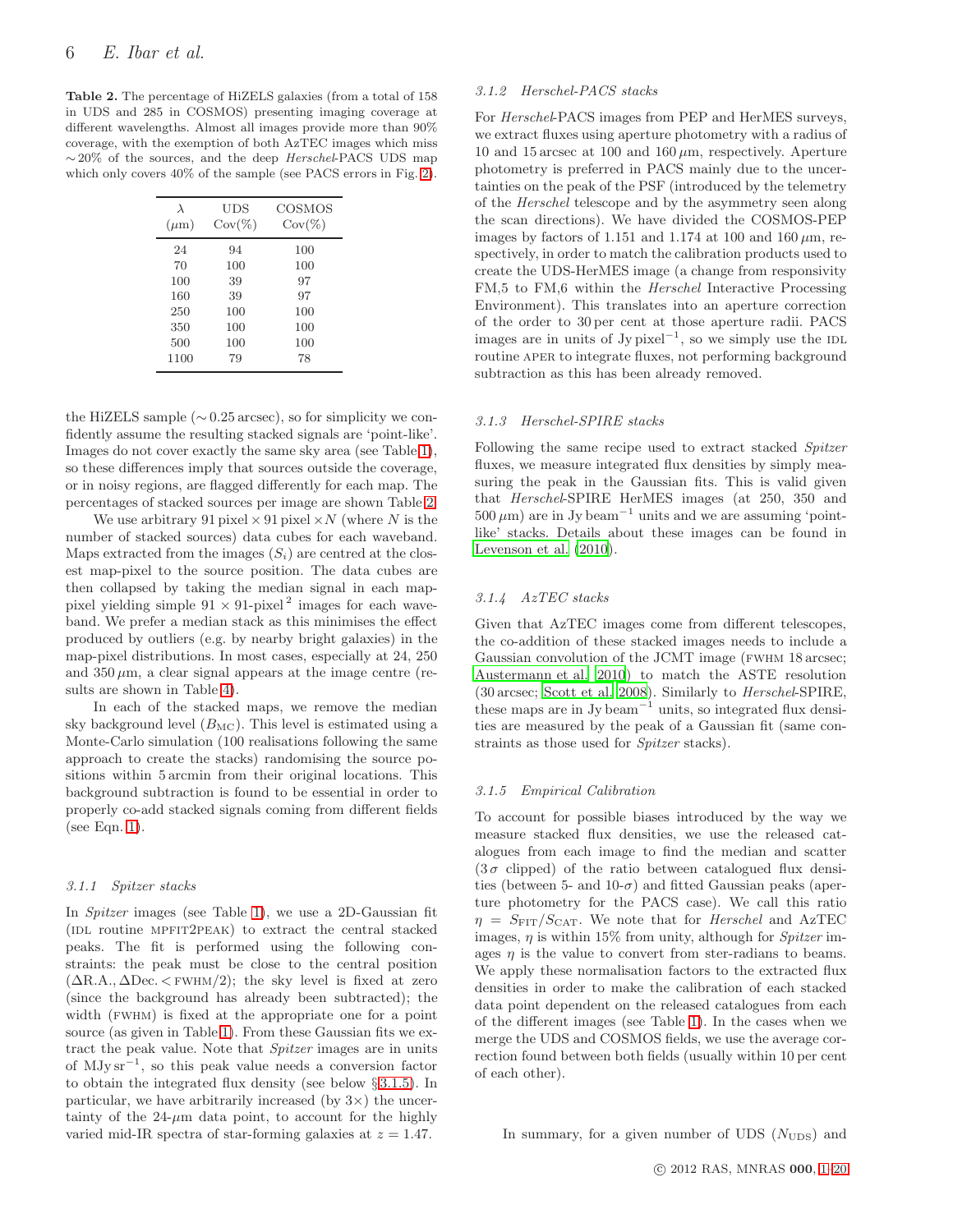$COSMOS$  ( $N_{\text{COSMOS}}$ ) sources, the calibrated flux density measured from their co-added stacked signals can be expressed as:

<span id="page-6-0"></span>
$$
MED(S) = \eta \times MED[(S_{i=1,\dots,N_{\text{UDS}}} - B_{\text{MC,UDS}}) + (S_{j=1,\dots,N_{\text{COSMOS}}} - B_{\text{MC,COSMOS}})],
$$
 (1)

where MED stands for the median over all the cut-out map signals  $S_i$ , and  $B_{MC}$  correspond to the Monte-Carlo simulated sky background obtained by randomising the positions around the source sample for each field. We find that the detection significance (fitted peak over local pixel r.m.s.) of each stacked data point ranges at  $\lt 15\sigma$ , where the 24-, 250-, and 350- $\mu$ m bands provide the clearest detections.

Errors in our measurements are estimated using the same Monte-Carlo simulations (100 realisations) to obtain the averaged pixel rms noise for Spitzer, Herschel-SPIRE and AzTEC stacks, and the averaged uncertainty using random aperture photometry on Herschel-PACS stacks. We assume a conservative 10 per cent absolute calibration uncertainty (added in quadrature) for all IR bands (e.g. [Stansberry et al. 2006;](#page-16-58) [Swinyard et al. 2010;](#page-16-59) [Austermann et al. 2010](#page-15-1)). Finally for consistency, we normalise our estimated uncertainties using the  $\eta$  ratio.

#### 3.1.6 Clustering effects

The clustering of galaxies can induce a bias on stacking mea-surements (Béthermin et al. 2010; [Kurczynski & Gawiser](#page-16-56) [2010](#page-16-56); Béthermin et al. 2012; [Heinis et al. 2013](#page-16-7)). Béthermin et al. (2012) estimated that for  $24 \mu$ m-selected samples, the level of clustering could increase the stacked peak flux measurements in the order of 7, 10 and 20 per cent at 250, 350 and 500  $\mu$ m, respectively. This effect is larger in lower resolution images and it is seen as wings around the stacked signals. These wings reflect the effect produced by the excess of probability to find sources around another one. Béthermin et al. (2012) showed that the shape of this wing is the auto-correlation function  $(\omega(\theta) = A_{\text{CF}} \theta_{\text{CF}}^{\beta_{\text{CF}}})$ convolved by the PSF. The amplitude of this signal thus depends on the mean flux of the clustered population and the amplitude of clustering. A preliminary view to the angular correlation function of HiZELS galaxies at  $z = 1.47$ ( $\sim$ 150–300 sources deg<sup>-2</sup>), shows it is well-behaved with a power-law ( $\beta_{\text{CF}} = -0.8$  and  $A_{\text{CF}} \approx 10 - 20$  with no clear evidence for a steeper correlation function at smaller scales) suggesting these galaxies reside in relatively typical dark matter haloes of  $\sim 10^{11} - 10^{12}$  M<sub>☉</sub> (see e.g. [Sobral et al.](#page-16-61) [2010](#page-16-61); [Geach et al. 2012](#page-16-62)) – similar (or slightly lower) to the ones expected to host  $24-\mu m$  sources (Béthermin et al. [2012](#page-16-63); [Wang et al. 2012](#page-17-3)).

In this work, we have neglected the effect of clustering due to three main reasons:  $(1)$  Béthermin et al.  $(2012)$  estimated clustering effects using mean stacks while we use median ones. This implies that we considerably reduce the contribution of objects to clustering signal, while contribution of sources below the confusion limit stays the same; (2) H $\alpha$ -selected galaxies have stellar masses which are typically lower than far-IR-selected ones (see later  $\S 4.2$ ), hence the effect of clustering is expected to be lower. Actually, we do not see any clear excess of 'wing' emission in our Herschel stacked images; (3) the effect that clustering has in stacked SPIRE flux densities using  $24 \mu$ m-selected galaxies is roughly in the range of the global uncertainties in our work.

#### <span id="page-6-2"></span>3.2 SED fitting

We parametrise the stacked SEDs using a modified blackbody (MBB) spectrum in the Rayleigh Jeans regime, but truncated to a power law in the mid-IR (Wein side). The measured bolometric far-IR luminosities,  $L(8-1000\mu m)$ , are obtained by integrating the SED in rest-frame frequencies between  $\nu_1 = 0.3 \text{ THz} (1000 \,\mu\text{m})$  and  $\nu_2 = 37.5 \text{ THz} (8 \,\mu\text{m})$ ,

$$
L(8 - 1000 \,\mu\text{m}) = 4\pi \, D_{\text{L}}^2(z) \int_{\nu_1/(1+z)}^{\nu_2/(1+z)} S_{\nu} \, d\nu \qquad (2)
$$

where the flux density per unit frequency is parametrised as,

$$
S_{\nu}(\nu) = A \times \left\{ \begin{array}{ll} \text{MBB}(\nu) & \text{if } \nu \leq \nu_{\star} \\ \text{MBB}(\nu_{\star}) \times \nu^{\alpha_{\text{mid-IR}}} & \text{if } \nu > \nu_{\star} \end{array} \right.
$$

and

$$
MBB(\nu) = \frac{\nu^{3+\beta}}{\exp\left[\frac{h\nu}{kT_{\text{dust}}}(1+z)\right] - 1}
$$

Here,  $\beta$  is the dust emissivity index (e.g. [Seki & Yamamoto 1980;](#page-16-64) [Dunne et al. 2011](#page-16-65)) modulating the Planck function to cover a wider range of dust temperatures (fixed to  $\beta = 2$ ), and  $\nu_{\star}$  is obtained numerically at

$$
\frac{d \text{Log}_{10}(\text{MBB})}{d \log_{10}(\nu)}(\nu_{\star}) = \alpha_{\text{mid-IR}}
$$

to match the slope of the Planck function and the power law at  $\sim$ 100–200 μm. Examples of SED fits applied to our stacked signals are shown in Fig. [2.](#page-7-0)

In our estimates, we assume the redshift is fixed at  $z = 1.47$  (luminosity distance,  $D_{L}(z) = 10641$  Mpc), and parameters  $h$  and  $k$  refer to Planck and Boltzmann constants, respectively. To fit the observed stacks we have three free parameters in our model: A (the normalisation of the fits),  $T_{\text{dust}}$  (as in the MBB function) and  $\alpha_{\text{mid-IR}}$  (the slope in the mid-IR). The best fit for each parameter is obtained by minimising  $\chi^2$ . All quoted errors correspond to the 68-per-cent confidence levels obtained using an end-to-end Monte-Carlo (100 realisations) fit to the SED using perturbed photometry based on the estimated errors of each stack (assuming Gaussianity).

#### <span id="page-6-1"></span>3.2.1 Robustness of the SED fit approach

Our SED fits parametrise the mid-IR range assuming a simple spectral slope, which is not physically well-motivated, but at least it does not bias the derived far-IR luminosities. We demonstrate this by using stacked signals coming from different parent HiZELS samples, then fitting them alternating between  $\beta$  and  $\alpha_{mid-IR}$  as fixed and free parameters. Comparing both outputs, we find that far-IR luminosities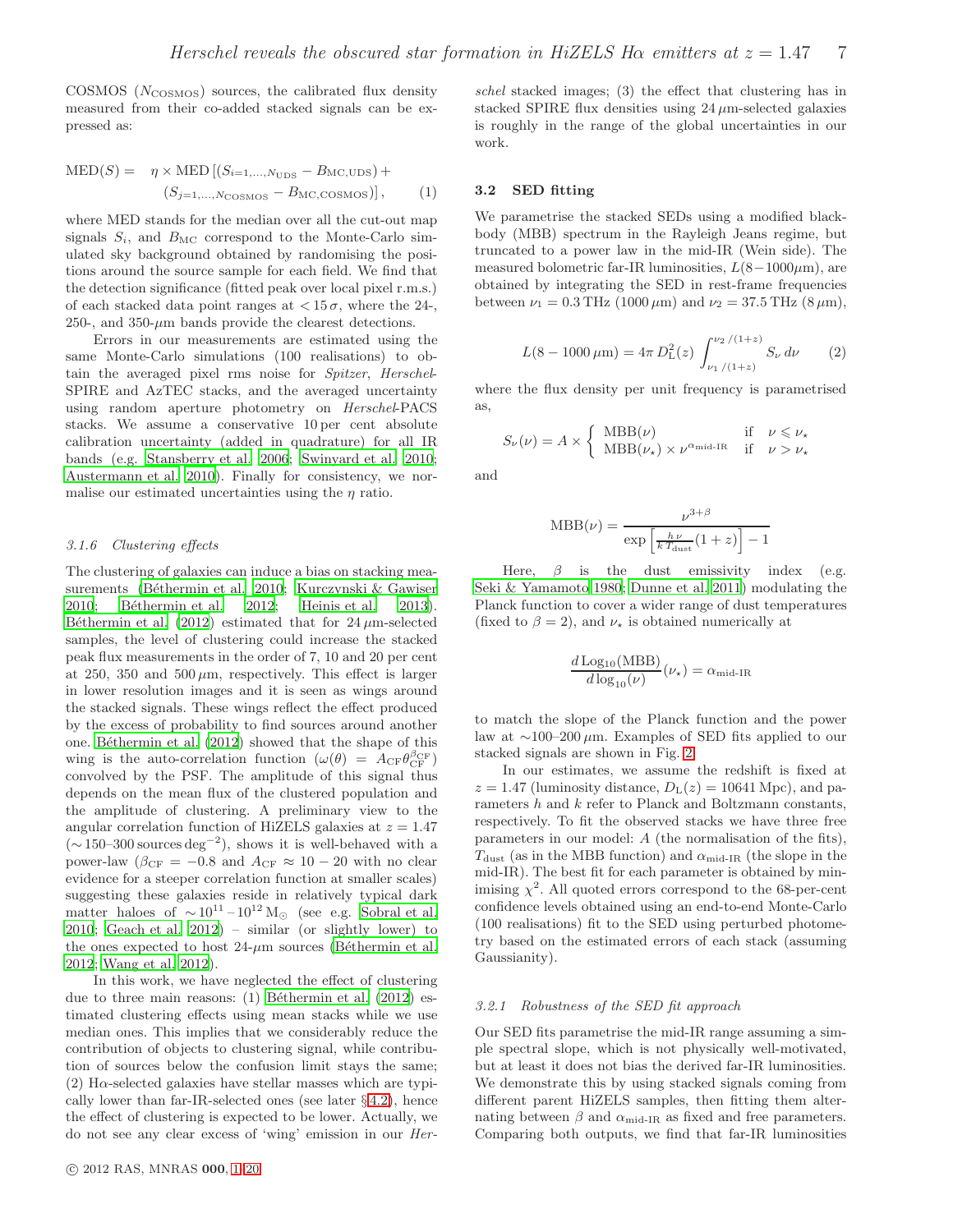

<span id="page-7-0"></span>Figure 2. The stacked far-IR flux densities obtained for different HiZELS samples at  $z = 1.47$ . Photometry points come from Spitzer (24 and 70  $\mu$ m), Herschel (100, [1](#page-3-0)60, 250, 350 and 500  $\mu$ m) and AzTEC (1100  $\mu$ m) images (see Table 1 for references). Dashed lines show the expected median SED value based on Monte-Carlo realisations repeating the SED fits by varying the photometry using the errors for each data point (see §[3.1\)](#page-4-2). Derived parameters are provided in the inset values (see also Table [5\)](#page-20-0) while the plotted shaded areas represent the 68-per-cent confidence levels. Left: the stacked far-IR SED for the HiZELS samples with detected  $S(H\alpha) > 6 \times 10^{-17}$  erg s<sup>-1</sup> cm<sup>-2</sup> and  $S([OII]) > 1.3 \times 10^{-17} \text{ erg s}^{-1} \text{ cm}^{-2}$  in the UDS (top) and COSMOS (bottom) panels. **Right:** the large panel shows the stacked SED for the full HiZELS sample, compared to two star-forming galaxies: M82 (a local starburst galaxy with an SED obtained from a fit to the observed photometry presented by [Silva et al. 1998\)](#page-16-66) and the Cosmic Eyelash (a gravitationally lensed galaxy at  $z = 2.3$ [Ivison et al. 2010b](#page-16-67)), both normalised to arbitrary values. At wavelengths long-ward of 10 µm, the stacked SED can be approximated by the superposition of three MBB functions with temperatures of 135, 56 and 24 K (using  $\beta = 2.0$ ), and luminosity contributions of 3.5, 16.3 and 80.2%, respectively.

and dust temperatures are not biased by this assumption. The main reason we preferred to fix  $\beta$ , rather than  $\alpha_{\rm mid-IR}$ , is the lack of signal-to-noise in the AzTEC 1100- $\mu$ m stacks. This 1100- $\mu$ m data point provides the main constraint on  $\beta$ , but it is usually only an upper limit. In our initial analysis we used  $\beta = 1.5$ , but we found that this produced SED fits which in several cases violated the AzTEC 1100- $\mu$ m upper limits, and gave rise to dust temperatures  $\sim$ 5 K ( $\sim$ 1 $\sigma$ ) higher than those obtained when fixing  $\alpha_{\text{mid-IR}} = 2.0$  with  $\beta$  as a free parameter (see discussion of the  $T_{\text{dust}}-\beta$  relation by [Shetty et al. 2009](#page-16-68) and Smith et al. in preparation).

To test the robustness of our SED routine, we used a different fitting approach involving ∼ 7000 SED library models (Siebenmorgen  $&$  Krügel 2007) to reproduce the far-IR photometry via a  $\chi^2$  minimisation [\(Symeonidis et al. 2009,](#page-16-70) [2011](#page-16-71)). We find that our derived far-IR luminosities are systematically 10 per cent lower with respect to this other method. This offset is, however, within the  $1\sigma$  errors. The difference is mostly seen in the mid-IR part of the spectrum. The SED libraries include prominent PAH features and a systematic excess of warm dust emission at  $\lambda_{\text{rest}} \sim 20 \,\mu\text{m}$ , compared to our simple mid-IR power law. This demonstrates the uncertainties introduced by the SED fits and the actual capabilities for precisely measuring luminosities in this work. On the other hand, in terms of dust temperatures we find that our fits (using  $\beta = 2$ ) and the library SED fits are in good agreement with no clear systematic.

#### 3.3 The star-formation rate and  $H\alpha$  extinction

Our study provides a unique opportunity to directly measure the typical SFR of the HiZELS sample. There is no unbiased SFR indicator and it is well documented that the use of inconsistent extinction corrections and SED assumptions are the primary source for the large scatter seen by different estimators [\(Wijesinghe et al. 2011](#page-17-4)), especially at high redshifts (e.g. [Hopkins & Beacom 2006\)](#page-16-72). As described in §[2,](#page-2-2) a key advantage of our HiZELS sample is that it does not differ significantly from the intrinsic luminosities of the local starforming galaxies used to calibrate the SFR indicators (see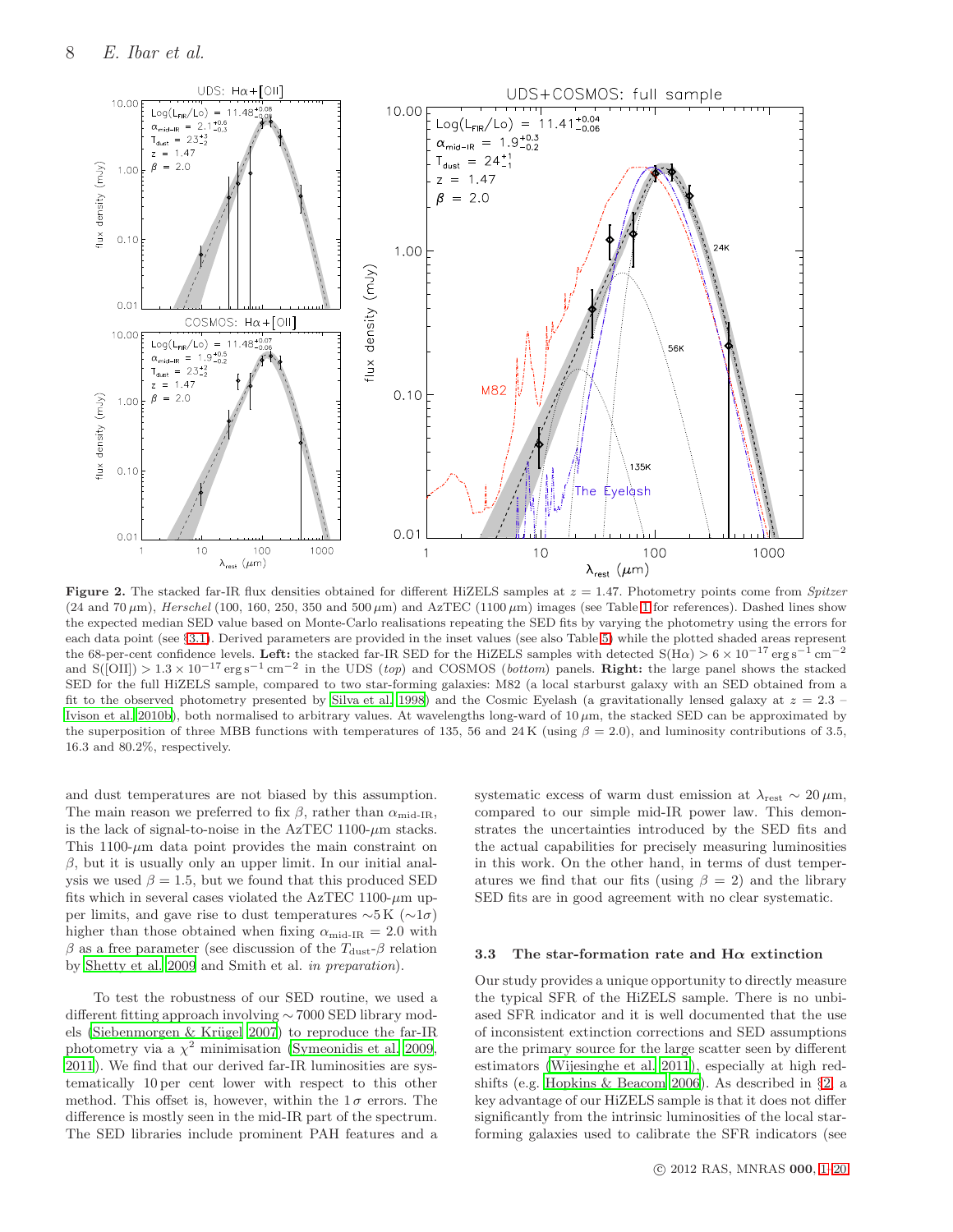Fig. [1\)](#page-4-1). Indeed, the conditions defined by [Kennicutt et al.](#page-16-36) [\(2009](#page-16-36)) in §6.2 of their paper are fully satisfied by the HiZELS sample. Hence, assuming no cosmic evolution of the parameters controlling the SFR (e.g. the IMF) and the absence of AGN contamination in the  $H\alpha$  luminosities, we can confidently assume that [\(Kennicutt 1998](#page-16-0)):

<span id="page-8-1"></span>
$$
SFR(M_{\odot} \, yr^{-1}) = 7.9 \times 10^{-42} \times L(H\alpha)_{\text{int}} \, erg \, s^{-1} \tag{3}
$$

where  $L(\text{H}\alpha)_{\text{int}}$  is the intrinsic  $\text{H}\alpha$  luminosity (corrected for dust attenuation). This is the canonical definition for the SFR, assuming solar abundances and a simple power-law slope for the IMF,  $dN/dm \propto m^{-2.35}$  [\(Salpeter 1955](#page-16-37)), integrated between 0.1 and  $100 M_{\odot}$ . A way to estimate the extinction for deriving  $L(\text{H}\alpha)_{\text{int}}$  is by combining the measured  $H\alpha$  and far-IR luminosities as follow,

<span id="page-8-0"></span>
$$
L(\text{H}_{\alpha})_{\text{int}} = L(\text{H}\alpha)_{\text{obs}} + a_{\text{FIR}} \times L(8 - 1000 \mu \text{m}) \text{ erg s}^{-1} (4)
$$

i.e. the far-IR luminosity carries the information for the amount of dust extinction, where  $a_{\text{FIR}} = (2.5 \pm 0.6) \times 10^{-3}$ [\(Kennicutt et al. 2009](#page-16-36)). Eqn. [4](#page-8-0) can be understood as the balance of the contributions from unobscured and obscured emission to the total SFR in a galaxy, and  $a_{\text{FIR}}$  determines the ratio at which the components are comparable. The ratio between the two components can be used to trace the averaged extinction for the sample,

<span id="page-8-2"></span>
$$
A_{\text{H}\alpha}(\text{mag}) = 2.5 \times \log_{10} \left( 1 + a_{\text{FIR}} \frac{L(8 - 1000 \mu \text{m})}{L(\text{H}\alpha)_{\text{obs}}} \right) (5)
$$

a measure which is expected to be less sensitive to possible ageing effects given that attenuation decreases with increasing stellar age [\(Kennicutt et al. 2009](#page-16-36)). As a reference, the typical  $H\alpha$  extinction for optically-selected star-forming galaxies in the local (e.g. [Garn & Best 2010](#page-16-11)) and high-redshift (e.g. [Garn et al. 2010](#page-16-34); [Sobral et al. 2012;](#page-16-2) [Stott et al. 2013](#page-16-6)) Universe is  $A_{\text{H}\alpha} \approx 1 \text{ mag.}$ 

Note that since our study uses stacked signals (median properties), we treat Eqns [3,](#page-8-1) [4](#page-8-0) and [5](#page-8-2) in terms of probability distributions using Monte-Carlo simulations, bootstrapping the error for the median value of the  $H\alpha$  distribution (Fig. [1\)](#page-4-1) and the measured stacked far-IR flux errors.

# 3.4 The global far-IR properties of the star-forming HiZELS population

In the left hand panel of Fig. [2,](#page-7-0) we compare the stacked far-IR fluxes of all those UDS and COSMOS HiZELS galaxies with narrow-band  $H\alpha$  and [O II] detections (see Fig. [1\)](#page-4-1). Both samples produce consistent far-IR fluxes to within the uncertainties, suggesting that we can merge them to increase the overall sample size and to allow an alternative sample selection to investigate the far-IR properties as a function of different observed physical parameters. The stacked fluxes obtained from the merged full sample are shown in Fig. [2](#page-7-0) and derived parameters presented in Table [4](#page-18-0) & [5.](#page-20-0)

The observed SEDs peak roughly at  $280 \,\mu m$  (restframe  $\sim$ 113 µm) corresponding to a dust temperature,  $T_{\text{dust}}$  ∼ 24 K. As noted in § [3.2.1,](#page-6-1) this value increases to  $\sim$  30 K when  $\beta = 1.5$  is used. The assumption of a simple mid-IR power law is useful to mitigate the larger uncertainties at shorter wavelengths (especially on  $Spitzer-70 \mu m$ and PACS-100/160  $\mu$ m photometry), where we usually find  $\alpha_{\rm mid-IR} = 2$ , e.g. similar to that observed in M82. We find that the use of a modified black-body is essential to fit the stacked SED. This makes perfect sense since the stacked fluxes include the modified black-body emission from each independent galaxy as well as the broadening introduced by stacking  $H\alpha$  emitters with different dust temperatures (the expected  $z = 1.47 \pm 0.02$  distribution has a negligible effect compared to these two effects). In our SED fits, this broadening is basically modulated by  $\beta$  and  $\alpha_{\rm mid-IR}$ . Alternatively, in Fig. [2](#page-7-0) we show that the typical HiZELS SED (at  $\lambda > 10 \,\mu\text{m}$ ) can be approximated by the composition of three MBB functions with  $T_{\text{dust}} = 24, 56, \text{ and } 135 \text{ K (using)}$  $\beta = 2.0$ , contributing in 80.2, 16.3 and 3.5% to the total far-IR luminosity.

The derived median far-IR luminosity for the whole merged sample is  $L(8-1000\mu m) = 10^{11.41^{+0.04}_{-0.06}}$  L<sub>☉</sub>, i.e. our  $H\alpha$  emitters are typically luminous infrared galaxies (LIRGs) at  $z = 1.47$ . The ratio between the far-IR and the observed H $\alpha$  luminosities is ~1000:2, similar to the  $a_{\text{FIR}}$ factor from Eqn [4.](#page-8-0) This implies that these two components (unobscured and obscured) have comparable contributions to the total SFR. Using Eqn. [5,](#page-8-2) we derive a median  $A_{\text{H}\alpha} = 1.0 \pm 0.2$  mag, in good agreement with typical values seen in local and high-z star-forming galaxies [\(Garn & Best](#page-16-11) [2010](#page-16-11); [Sobral et al. 2012;](#page-16-2) [Stott et al. 2013\)](#page-16-6).

Given that our sample has been primarily selected by its  $H\alpha$  power, we cannot assume HiZELS galaxies work as calorimeters [\(Lacki et al. 2010](#page-16-8)). Indeed, this is the main reason we prefer the use of a combination of  $H\alpha$  and far-IR luminosities to derive total SFRs [\(Kennicutt et al. 2009](#page-16-36)), rather than  $H\alpha$  or far-IR luminosities alone [\(Kennicutt](#page-16-0) [1998](#page-16-0)). In Table [3,](#page-9-1) we present the different methods used to compare SFR estimates in this work. For example, assuming a simple  $A_{H\alpha} = 1$  to get the intrinsic  $H\alpha$  luminosity, the  $SFR_{H\alpha, A_{H\alpha}=1}$  is roughly within 1.4–3× of that derived using  $SFR_{\text{FIR}}$  or  $SFR_{24\mu m}$  stacks. This simple comparison reinforces the fact that a non-negligible fraction of the starlight has escaped from these galaxies. We find that the  $SFR_{\text{FIR}}$  are typically  $1.5\times$  larger than those expected from  $SFR_{H\alpha,FIR}$  (§[4.1\)](#page-11-1). In particular, we note that the use of the 24- $\mu$ m flux density as a SFR indicator at  $z = 1.47$  is relatively uncertain compared to  $SFR_{\text{FIR}}$ . This is due to the combination of being estimated using a single photometry point and due to the large uncertainty induced by the Silicate absorption band at  $9.8 \mu m$ , Polycyclic Aromatic Hydrocarbon (PAH) line emissions and possible AGN power law components redshifted into the  $24 \mu m$  band.

#### 3.5 AGN contamination

In §[2.1](#page-3-1) we explained the conservative method we have used to clean the HiZELS sample of possible AGN contamination. Note that this method might have classified some powerful star-forming galaxies as AGN. Using our X-ray/mid-IR/radio criteria we have identified a total of 70 possible AGN within our HiZELS sample.

Using the same stacking approach explained above, we show in Fig. [3](#page-9-2) the typical far-IR SED for the HiZELS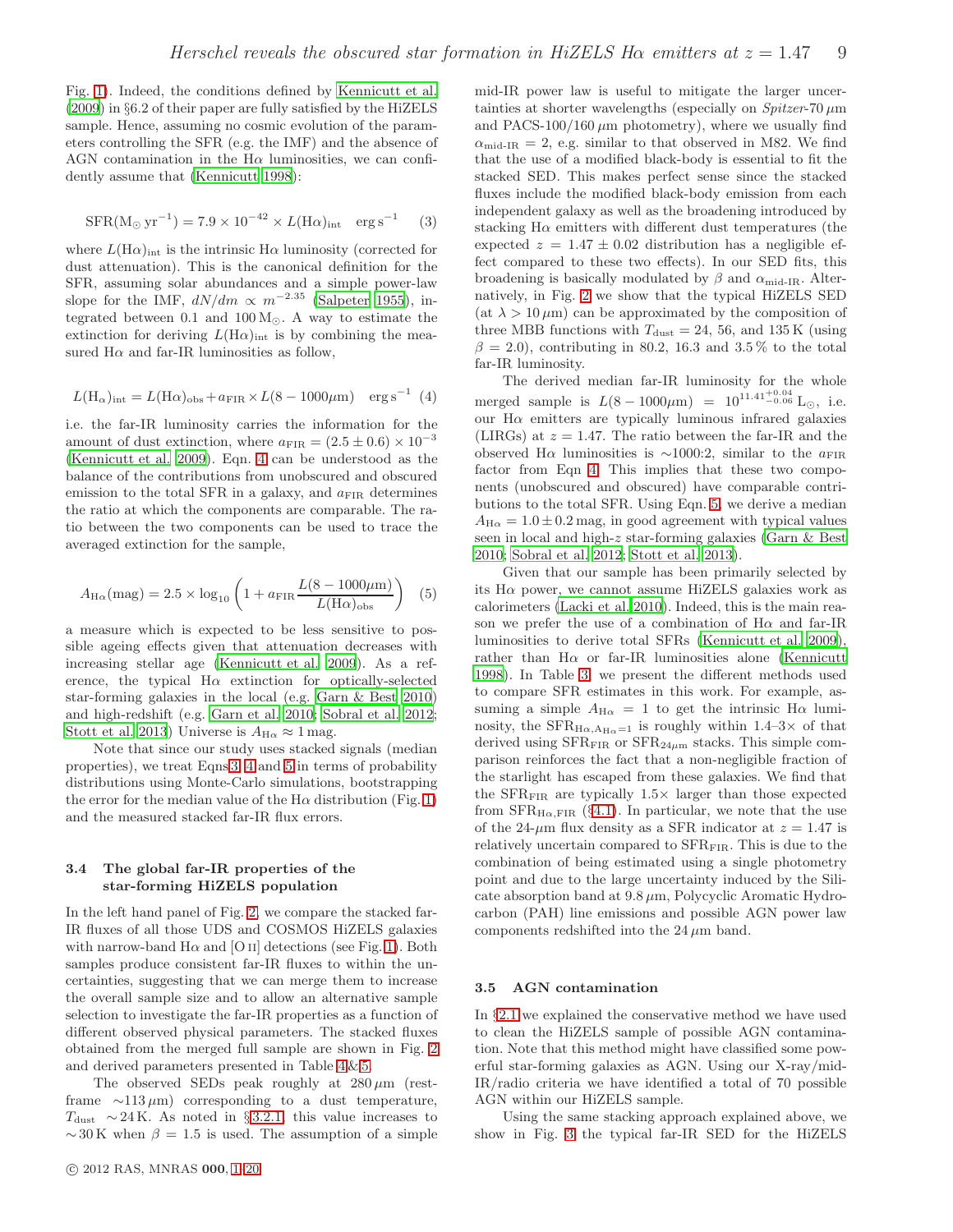# 10 E. Ibar et al.

<span id="page-9-1"></span>Table 3. Different methods to measure the median SFR for the whole population of HiZELS galaxies at  $z = 1.47$  (443 sources). H $\alpha$  and far-IR luminosities are in erg s<sup>-1</sup> while output values are in M<sub>☉</sub> yr<sup>-1</sup>. Our preferred SFR parametrisation is in bold at the top of the list,  $\rm SFR_{H\alpha, FIR}$  (see § [4.1;](#page-11-1) [Kennicutt et al. 2009](#page-16-36)). The five equations  $\rm (SFR_{H\alpha, A_{H\alpha}})$  refer to the canonical SFR definition (see Eqn. [3\)](#page-8-1) provided by [Kennicutt \(1998](#page-16-0)) using different parametrisation for Hα extinction (scatter of ∼ 0.3 mag) – taken from [Garn & Best \(2010\)](#page-16-11) and [Sobral et al. \(2012](#page-16-2)) (see bottom of table). Values for  $M_{\star}$  are given in M<sub>☉</sub> (note the 1.21 factor is to match our assumed Salpeter IMF and TP-AGB component, see § [3.6\)](#page-9-0) and rest-frame  $u-z$  colour in Vega magnitudes. SFR<sub>FIR</sub> is defined in [Kennicutt \(1998\)](#page-16-0) and solely uses the far-IR luminosity to derive the rate of star-formation.  $SFR_{24\mu m}$  is defined by [Rieke et al. \(2009\)](#page-16-73) in which we have derived  $A_{24} = 0.54$  and  $B_{24} = 1.80$  by interpolating their Table 1 at  $z = 1.47$  (see Eqn 14 of their paper). Note that  $4\pi D_L^2 \times S_{24\mu m}$  is in units of Jy cm<sup>2</sup>, where  $D_{\rm L}$  is the luminosity distance and  $S_{24\mu m}$  the flux density at 24  $\mu$ m.

|                                                                                                                                                                                                                                                                                                        | Method                                                                                                                                                                                                                                                                                                                                                                                                                                                                                                                                                                                                                                                                                                                                                                                | $SFR (M_{\odot} yr^{-1})$                                                                                                                                   |
|--------------------------------------------------------------------------------------------------------------------------------------------------------------------------------------------------------------------------------------------------------------------------------------------------------|---------------------------------------------------------------------------------------------------------------------------------------------------------------------------------------------------------------------------------------------------------------------------------------------------------------------------------------------------------------------------------------------------------------------------------------------------------------------------------------------------------------------------------------------------------------------------------------------------------------------------------------------------------------------------------------------------------------------------------------------------------------------------------------|-------------------------------------------------------------------------------------------------------------------------------------------------------------|
| $\rm SFR_{H\alpha,FIR}$<br>$SFR_{H\alpha, A_{H\alpha}=0}$<br>$\rm SFR_{H\alpha, A_{H\alpha}=1}$<br>$SFR_{H\alpha, A_{H\alpha}}($ [OII]/H $\alpha$ )<br>$\rm SFR_{H\alpha, A_{H\alpha}(M_{\star})}$<br>$\rm SFR_{H\alpha, A_{H\alpha}}([u-z]_{rest})$<br>${\rm SFR_{FIR}}$<br>${\rm SFR}_{\rm 24\mu m}$ | $= 7.9 \times 10^{-42} \times [L(\text{H}\alpha)_{\text{obs}} + a_{\text{FIR}} \times L(8 - 1000 \mu \text{m})]$<br>$= 7.9 \times 10^{-42} \times L(\text{H}\alpha)_{\text{obs}}$<br>$= 7.9 \times 10^{-42} \times L(\text{H}\alpha)_{\text{obs}} \times 10^{0.4}$<br>$= 7.9 \times 10^{-42} \times L(\text{H}\alpha)_{\text{obs}} \times 10^{0.4} A_{\text{H}\alpha}$ ([OII]/H $\alpha$ )<br>$= 7.9 \times 10^{-42} \times L(\text{H}\alpha)_{\text{obs}} \times 10^{0.4} A_{\text{H}\alpha}(\text{M}_{\star})$<br>$= 7.9 \times 10^{-42} \times L(\text{H}\alpha)_{\text{obs}} \times 10^{0.4} A_{\text{H}\alpha} (\text{[u-z]_{\text{rest}}})$<br>$= 4.5 \times 10^{-44} \times L(8 - 1000 \mu m)$<br>$= 10^{A_{24}+B_{24} \times [\text{Log}(4\pi D_L^2 \times S_{24\mu m})-53]}$ | $=$ 32 + 5<br>$= 13.1 + 0.3$<br>$= 31.9 \pm 0.8$<br>$= 28.9 + 1.4$<br>$= 24.8 + 0.7$<br>$= 22.9 + 0.6$<br>$=44^{+4}_{-6}$<br>$= 90 + 18$                    |
| where<br>$A_{H\alpha}$ ([OII]/H $\alpha$ )<br>$A_{H\alpha}(M_{\star})$<br>$A_{H\alpha}([u-z]_{rest})$                                                                                                                                                                                                  | $= -4.30 X^4 - 11.30 X^3 - 7.39 X^2 - 2.94 X + 0.31$<br>$= -0.09 X^3 + 0.11 X^2 + 0.77 X + 0.91$<br>$= -0.092 X^3 + 0.671 X^2 - 0.952 X + 0.875$                                                                                                                                                                                                                                                                                                                                                                                                                                                                                                                                                                                                                                      | using $X = \text{Log}_{10}(\text{[OII]}/\text{H}\alpha)$<br>using $X = \text{Log}_{10}(\text{M}_{\star}/10^{10}/1.21)$<br>using $X = (u - z)_{\text{rest}}$ |



<span id="page-9-2"></span>Figure 3. Stacked SED for all possible AGN (grey shaded region), including radio-loud, X-ray-detected and mid-IR identified ones (see §[2.1](#page-3-1) for details). The derived far-IR properties for the AGN sample are inset at the top-left. The stacked AGN SED is compared to the one obtained from all HiZELS star-forming galaxies (red line-filled; presented in Fig. [2-](#page-7-0)right).

galaxies classified as AGN. We compare the full stacked star-forming sample (presented in Fig. [2-](#page-7-0)right) with respect to that of the AGN population, finding that the typical far-IR luminosities for AGN are slightly larger  $({\sim}\,10^{11.56\pm0.08}\,L_{\odot}).$  There is evidence for warmer dust temperatures ( $\Delta T_{\text{dust}} \sim 7 \text{ K}$ ) with respect to the star-forming galaxies. It is interesting to see AGN do not dominate the mid-IR part of the stacked SEDs – even though we would expect some mid-IR emission coming from the central toruslike region surrounding the AGN, introducing an excess at  $24 \mu m$  (9.7  $\mu$ m, rest-frame).

As a sanity check, we performed the same analysis, leaving the identified AGN in the sample. We find that there is no significant variation of the results presented in Figs. [5](#page-11-2) and [6,](#page-12-0) and all general tracks are maintained within a fraction of the 1- $\sigma$  errors.

We conclude that given the number of identified AGN is small with respect to the whole sample  $(\sim 15 \,\text{per cent})$ , possible biases introduced in median stacked signals are minimised unless AGN are the dominant population. There is no evidence suggesting such scenario.

# <span id="page-9-0"></span>3.6 Dependency of SFR on  $H\alpha$  luminosity and stellar mass

In Fig. [5,](#page-11-2) we explore far-IR-derived quantities in order to understand the mechanisms controlling the star-formation activity of HiZELS at  $z = 1.47$ . We present how the far-IR luminosity  $L(8 - 1000 \,\mu\text{m})$ , the dust temperature, the derived  $SFR_{H\alpha,FIR}$  (see Table [3\)](#page-9-1) and the H $\alpha$  extinction (Eqn. [5\)](#page-8-2) correlate with the observed (and intrinsic)  $H\alpha$  luminosity and stellar mass. We are able to create three bins for each parameter, with sufficiently large and similar number of sources in each bin to define the SED accurately. We find a relatively mild dependency for far-IR luminosity on observed  $L(\text{H}\alpha)$ , and stellar mass, but a significant linear slope (at 5- $\sigma$  significance) on intrinsic  $L(\text{H}\alpha)$ . The SED-fitting uncertainties hide any trends in dust temperature,  $T_{\text{dust}}$ , but values are in rough agreement with previous Herschelselected samples which are assumed to be mostly dominated by obscured star formation (e.g. [Hwang et al. 2010](#page-16-74); [Amblard et al. 2010\)](#page-15-2). SFR $_{\text{H}\alpha,\text{FIR}}$  increases as a function of all three parameters, with  $L(\text{H}\alpha)_{\text{int}}$  showing the strongest dependence (a 4.5- $\sigma$  significance in linear slope). We find an anti-correlation between  $H\alpha$  extinction and  $H\alpha$  luminos-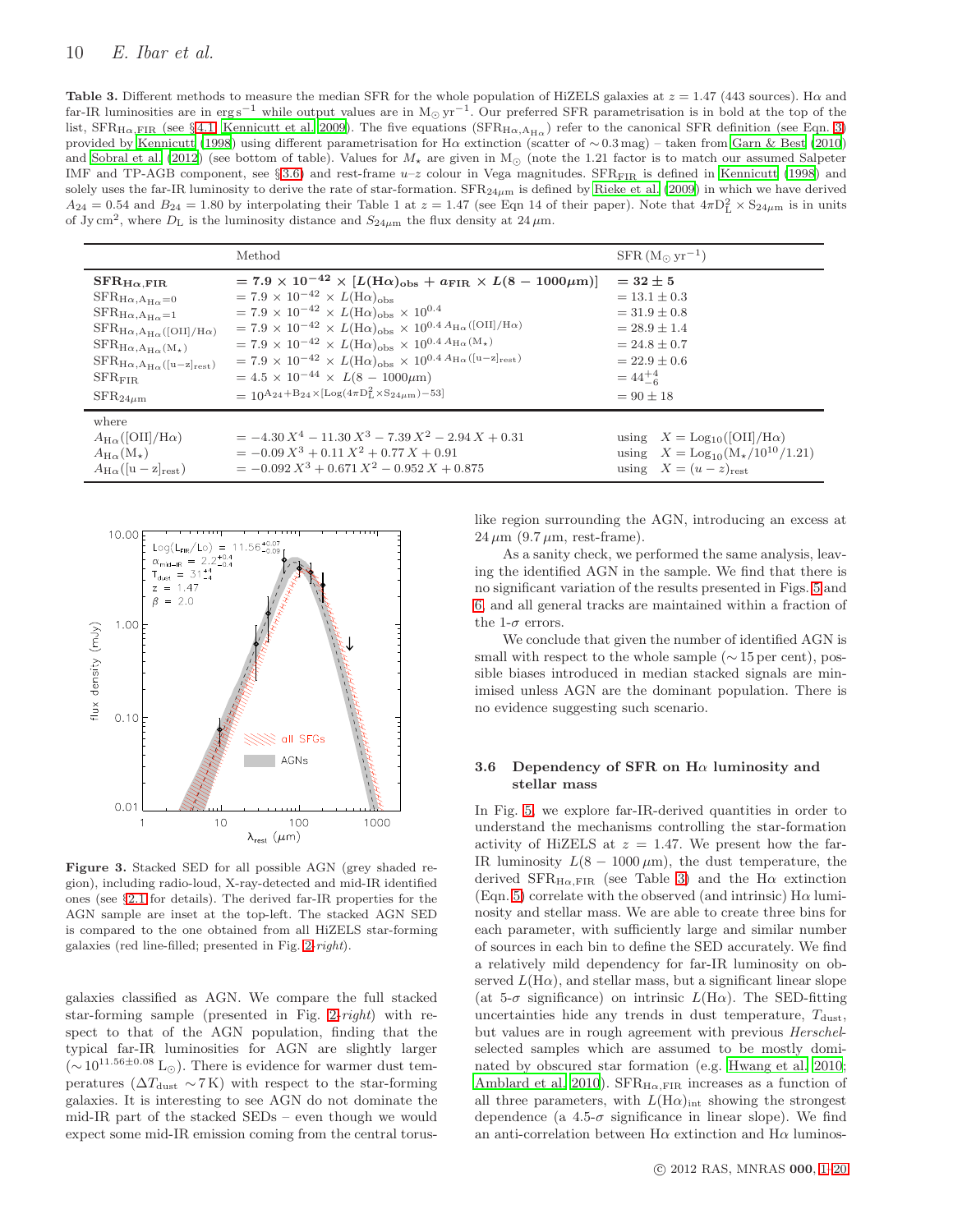

<span id="page-10-0"></span>Figure 4. The distribution of intrinsic  $H\alpha$  luminosities versus SED-fitted stellar masses (see § [3.6\)](#page-9-0).  $L(\text{H}\alpha)_{\text{int}}$  are obtained using the recipe provided by [Sobral et al. \(2012](#page-16-2)) which parametrise  $A_{\text{H}\alpha}$  as a function of the observed rest-frame u-z colour (see Table [3\)](#page-9-1). The typical error is shown at the bottom right of the figure. Solid blue lines define the minimum/maximum reliable range used for stacking. Dashed blue lines define the bins presented in Fig. [5.](#page-11-2)

ity, expected given the form of Eqn. [5.](#page-8-2) Extinction increases at large stellar masses in agreement with the trend seen by [Garn & Best \(2010](#page-16-11)) (see Fig. [5-](#page-11-2)bottom-right panel). As with  $T_{\text{dust}}$ , we do not find any strong correlation for  $\alpha_{\text{mid-IR}}$ . All the stacked fluxes and derived parameters are presented in Table  $4 \& 5$ .

#### 3.6.1 Stellar masses

Stellar masses are derived via SED-fitting routines using the method described by [Sobral et al. \(2011](#page-16-22)), making use of the UV to Spitzer-IRAC near-IR photometry available in the COSMOS and UDS fields (see Fig. [4\)](#page-10-0). We have included the TP-AGB contribution [\(Bruzual 2007](#page-16-75) templates) as it has a significant effect for young stellar populations at  $z \approx 1.5$ , compared to masses derived with previous [Bruzual & Charlot \(2003](#page-16-76)) SED libraries (∼ 1.5× lower values). To be consistent, the previously published HiZELS stellar masses [\(Sobral et al. 2011](#page-16-22)) are divided by a factor of 0.55 to change from a [Chabrier \(2003](#page-16-77)) IMF to a Salpeter IMF. Based on the sensitivity of the broadband photometry, we find that we are unable to confidently constrain stellar masses lower than  $10^{9.5} M_{\odot}$ , which defines our lower mass limit for this particular analysis. By excluding sources with  $M_{\star} < 10^{9.5}$  M<sub>o</sub> and poor  $\chi^2$  fits to the optical/near-IR SEDs, we remove  $\sim$  25 per cent of the full sample. Note that this cut in the sample is only performed to explore correlations as a function of stellar mass, not in the other analyses. The low stellar mass population tend to be biased towards the highest star-formation efficiencies (see later Fig[.8\)](#page-14-0) – a population which might not be the most representative one.

The distribution of intrinsic  $H\alpha$  luminosities (using  $A_{\text{H}\alpha}([u-z]_{\text{rest}})$ ; see different parametrisations in Table [3\)](#page-9-1) versus stellar masses can be seen in Fig. [4.](#page-10-0) We see a large

scatter between these two parameters (a Pearson's product moment correlation of 0.23 giving a 5% probability of correlation), probably due to the relatively narrow range of luminosities and the large uncertainties associated to the H $\alpha$  extinction corrections ( $\Delta A_{\text{H}\alpha} \approx 0.3$  mag in scatter; [Sobral et al. 2012\)](#page-16-2).

# 3.7 Exploring other dependencies

Given the difficulty of detecting  $H\beta$  at high-z (e.g. [Stott et al. 2013](#page-16-6)), various parametrisations were created by [Sobral et al. \(2012](#page-16-2)) – based on SDSS data – to describe the H $\alpha$  extinction at  $z \sim 1.5$ . In this section, we explore the parametrisation of  $A_{H\alpha}$  as a function of the [O ii]/H $\alpha$  ratio, rest-frame  $u-z$  colour and observed 3.6  $\mu$ m magnitudes (see Fig. [6\)](#page-12-0). By looking at the significance of the linear fit's slopes shown in Fig. [6,](#page-12-0) we find that the far-IR luminosity is not traced by the  $\frac{1}{\text{O II}}$ /H $\alpha$  ratio, but depends strongly on intrinsic rest-frame  $(u - z)$  colour and observed  $3.6 \mu m$ photometry (rest-frame ∼ K-band).

[O II] is a collisionally excited doublet  $(\lambda \lambda)372.6$ , 372.9 nm) used as a SFR tracer for intermediate-redshift star-forming galaxies (e.g. [Hayashi et al. 2013\)](#page-16-78). It is sensitive to the abundance and the ionisation state of the gas, and its luminosity is less directly coupled to the radiation fields from H<sub>II</sub> regions than H $\alpha$ . Empirical evidence has shown a typical observed ratio of  $L([O II])/L(H\alpha) = 0.23$  in massive galaxies [\(Hopkins et al. 2003](#page-16-79)). [Sobral et al. \(2012](#page-16-2)) proposed this ratio could be used to parametrise the Balmer decrement (i.e. as a tracer of extinction) after finding they correlate (removing metallicity dependencies) in a carefully selected SDSS galaxy sample. In Fig. [6,](#page-12-0) we show that this ratio does not have any clear correlation with our far-IRderived parameters. This result might be explained by the fact that the  $A_{H\alpha}$ ([O II]/H $\alpha$ ) parametrisation induces a significantly broader extinction-corrected  $Log_{10}[L(H\alpha)_{int}]$  histogram distribution (shown in the middle panels of Fig. [5\)](#page-11-2). We suggest that this optical line ratio is a poor tracer of the far-IR luminosity and/or  $H\alpha$  extinction, but only sensitive to a relatively small number of unobscured star-forming regions, missing a significant fraction of the obscured starforming clouds.

We have also looked at the correlation between  $A_{H\alpha}$ and galaxy colour (e.g. [Sobral et al. 2012\)](#page-16-2), finding a relatively strong dependence in rest-frame  $(u - z)_{\text{rest}}$  colour (linear slope at  $4-\sigma$  significance). This correlation suggests that red colours in a sample of young star-forming galaxies  $(H\alpha$ -detected) are evidence of systems suffering large extinctions. We find our trend agrees with [Sobral et al.](#page-16-2)'s previous  $A_{\text{H}\alpha}([u-z]_{\text{rest}})$  parametrisation, although we see a higher level of extinction in redder colours. This suggest the appearance of a heavily obscured component not accounted by the previous optical measurements but revealed in the far-IR.

Finally, we explored how the far-IR luminosity depends on observed  $Spitzer-3.6 \mu m$  magnitudes. The observed  $3.6 \mu m$  corresponds roughly to the rest-frame K-band at  $z = 1.47$ , hence a proxy for the stellar mass of the galaxy. The K-band versus  $A_{H\alpha}$  correlation is found to be slightly stronger than on stellar mass, suggesting this Spitzer band traces the old stellar populations but also some of the recent 'young' star-forming population.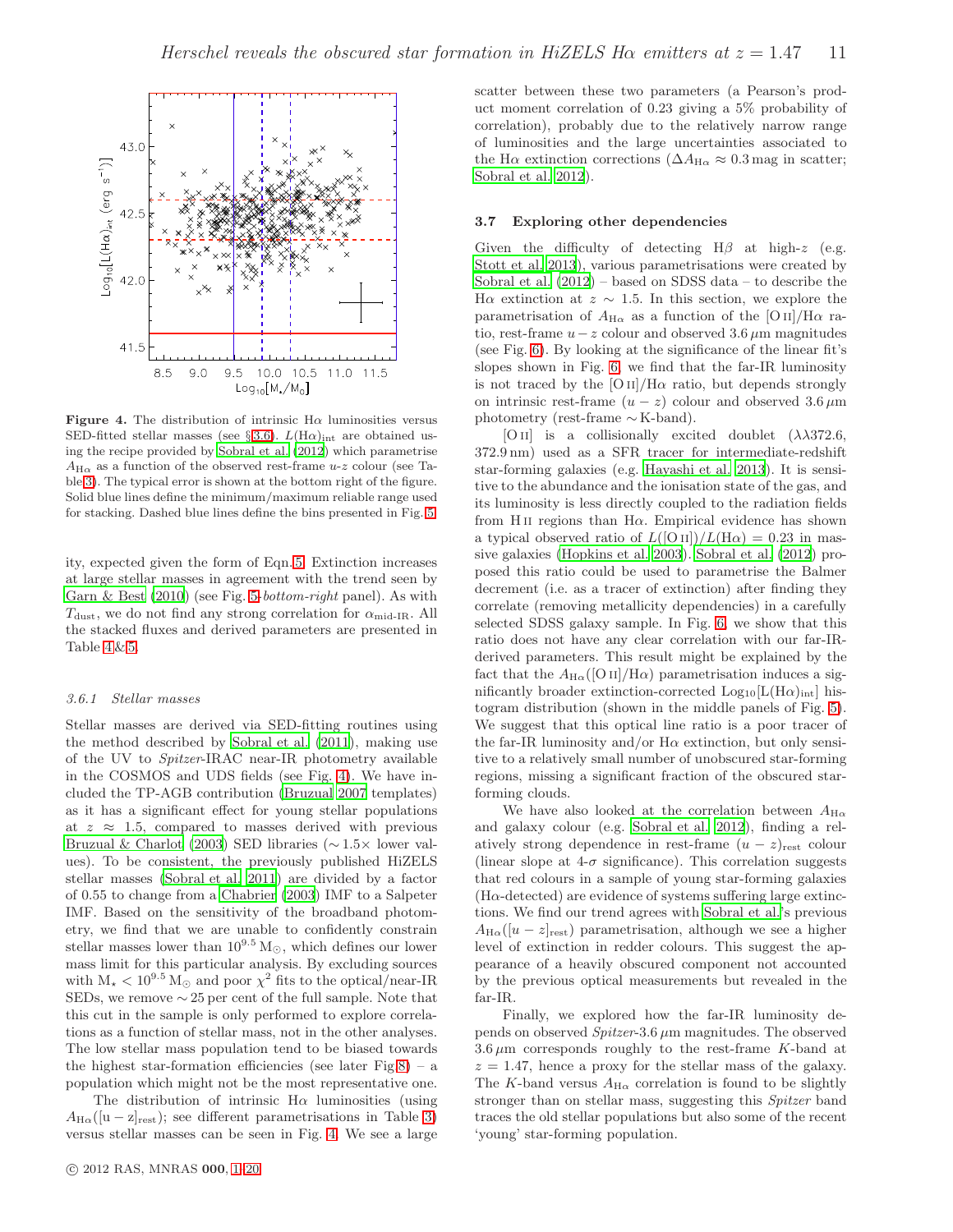

<span id="page-11-2"></span>Figure 5. Plots showing (from top to bottom) the bolometric far-IR emission (8–1000  $\mu$ m), the fitted dust temperature, the SFR $_{H\alpha, FIR}$ (see Table [3\)](#page-9-1) and the measured  $H\alpha$  extinction using Eqn. [5](#page-8-2) as a function of (from left to right) observed  $L(H\alpha)$ , intrinsic  $L(H\alpha)$  (using the recipes provided in Table [3\)](#page-9-1) and stellar mass (see § [3.6\)](#page-9-0). The histograms show the parameter distribution for the stacked population divided in 3 bins as defined by the vertical dashed lines. The coloured histograms in the middle panels show the  $L(H\alpha)_{int}$  distributions using three different extinction corrections (following the same colours as the legend in the top-middle panel). The bottom-right panel includes the  $A_{H\alpha}(M_{\star})$  parametrisation described in [Garn & Best \(2010](#page-16-11)) (see Table [3\)](#page-9-1). Derived quantities and errors (1- $\sigma$  enclosing 68%) are based on an end-to-end Monte-Carlo realisation of the fitting SED routine using the uncertainties measured in each of the stacked signals (§[3.2\)](#page-6-2), including the uncertainty in  $a_{\text{FIR}}$  from Eqn. [4.](#page-8-0) These data points are presented in Table [5.](#page-20-0) Dotted lines show simple linear fits to the stacked data points,  $y(x) = a + b \times x$ , where best fit parameters are inset at the top left of each figure and errors are 1- $\sigma$ uncertainty estimates for the returned parameters (obtained using LINFIT routine in IDL).

# <span id="page-11-0"></span>4 DISCUSSION

#### <span id="page-11-1"></span>4.1 SFR indicators

In this work, it is of major importance to use the best SFR estimator available in the literature. We note that HiZELS galaxies were selected by their  $H\alpha$  emission (in the restframe  $R$  band), so by definition considerable starlight must have escaped from these star-forming galaxies. This implies HiZELS galaxies do not work as calorimeters [\(Lacki et al.](#page-16-8) [2010](#page-16-8)). Indeed, we have shown that  $SFR_{H\alpha, A_{H\alpha}=0}$  (the H $\alpha$ derived SFR not corrected by extinction) is roughly within a factor of 3 to 4 to the far-IR-derived SFRs, clearly pointing out the importance of using a combination of  $H\alpha$  and far-IR measurements to obtain the total SFR (see also Iglesias-Páramo et al. 2006; [Wijesinghe et al. 2011](#page-17-4)).

We find that our sample has a typical  $L(\text{H}\alpha)_{\text{obs}}/L(8 1000 \,\mu\text{m}$ ) ≈ 2/1000 ratio (similar to  $a_{\text{FIR}} = 2.5 \times 10^{-3}$ , see Eqn. [4\)](#page-8-0). Considering also the fact that HiZELS  $H\alpha$  luminosities are similar (although at  $z = 1.47$ ) to those used by [Kennicutt et al. \(2009](#page-16-36)) to determine the local SFR calibrations, we propose that the combination of  $H\alpha$  and far-IR luminosities ( $SFR_{H\alpha,FIR}$ ; [Kennicutt et al. 2009](#page-16-36)) provides the most reliable SFR estimate for our particular study.

The HiZELS population at  $z = 1.47$  is composed in its majority of LIRGs  $(10^{11} < L(8 - 1000 \mu m)/L_{\odot} < 10^{12})$ with  $SFR_{H\alpha,FIR} = 32 \pm 5 \,\mathrm{M}_{\odot} \,\mathrm{yr}^{-1}$ . They present typical H $\alpha$  extinctions ( $A_{\text{H}\alpha} = 1.0 \pm 0.2 \text{ mag}$ ) which are similar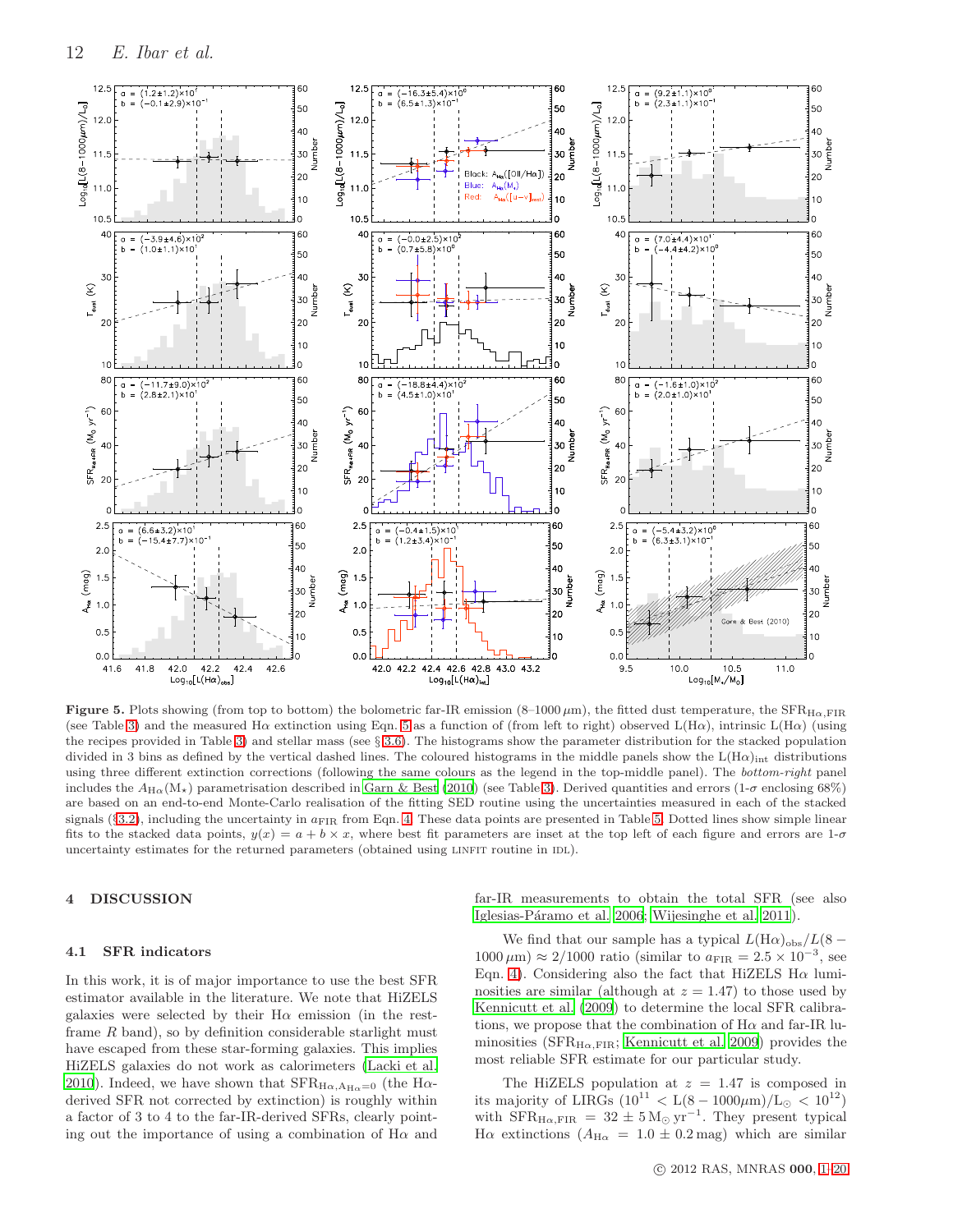

<span id="page-12-0"></span>Figure 6. As Fig. [5,](#page-11-2) but this time showing the derived properties as a function of the  $log_{10}[L([O\,\textsc{ii}]/L(\text{H}\alpha)]$  luminosity ratio, rest-frame  $[u-z]_{\text{rest}}$  colour, and observed Spitzer-3.6-µm photometry. On the bottom figures we compare our results with the  $A_{H\alpha}$  parametrisations presented by [Sobral et al. \(2012](#page-16-2)). We conclude that  $L([O\,\Pi])/L(H\alpha)$  does not correlate with the H $\alpha$  extinction (defined in Eqn. [4\)](#page-8-0) as predicted by [Sobral et al. \(2012\)](#page-16-2) using Balmer decrements. Significant correlations are found in terms of the simple observables,  $(u - z)_{\text{rest}}$ and 3.6- $\mu$ m, which can be used to parametrise the obscured star-formation in these H $\alpha$  emitters (see Eqn[.7\)](#page-13-1). In particular, the bottommiddle panel suggests the appearance of a highly extinguished component in red galaxies which is not totally evidenced by optical studies (e.g. [Sobral et al. 2012\)](#page-16-2).

to those seen in local star-forming galaxies (i.e. in galaxies with lower SFRs). These results demonstrate the little evolution of the global  $H\alpha$  extinction properties previously seen by [Sobral et al. \(2012\)](#page-16-2) and [Stott et al. \(2013](#page-16-6)) in HiZELS galaxies at  $z = 1.47$ .

#### <span id="page-12-1"></span>4.1.1 An alternative SFR estimator

In the case when  $L(\text{H}\alpha)_{\text{obs}} \ll a_{\text{FIR}} L(8 - 1000 \,\mu\text{m})$  (see Eqn. [4\)](#page-8-0), the far-IR represents the dominant contribution to the SFR. In the literature, the transition from a dominant unobscured to a dominant obscured SFR component has usually been presented as a function of far-IR luminosity, using H $\alpha$  (e.g. [Villar et al. 2011](#page-17-5)), far-IR (e.g. [Roseboom et al.](#page-16-81) [2012](#page-16-81)) or ultra-violet (e.g. [Buat et al. 2010](#page-16-82)) samples. These correlations present large scatter but they all agree that

the brighter the far-IR, the more dominant it becomes as a tracer of SFR.

Making use of the dependencies shown in Fig. [6,](#page-12-0) we provide an empirical SFR estimate which can be used to alleviate the lack of far-IR measurements. We portray this idea in Figure [7,](#page-13-2) where we show the ratio  $\Phi =$  $L(\text{H}\alpha)_{\text{obs}}/(L(\text{H}\alpha)_{\text{obs}} + a_{\text{FIR}} L(8 - 1000 \,\mu\text{m}))$  as a function of three different parameters. Note that  $\Phi$  ranges from 0 to 1 and traces the ratio between unobscured (observed  $H\alpha$ ) and total (far-IR & H $\alpha$ ) SFR. We see that the observed H $\alpha$ luminosity dominates  $(>50\%)$  the total SFR when galaxies have low stellar masses ( $\lesssim 10^{9.8}$  M<sub>☉</sub>), or blue colours  $([u-z]_{rest} \lesssim 0.9)$ , or *Spitzer*-3.6  $\mu$ m photometry fainter than 22 mag (Vega). For HiZELS at  $z = 1.47$  (or similar population), we parametrise the SFR as follows,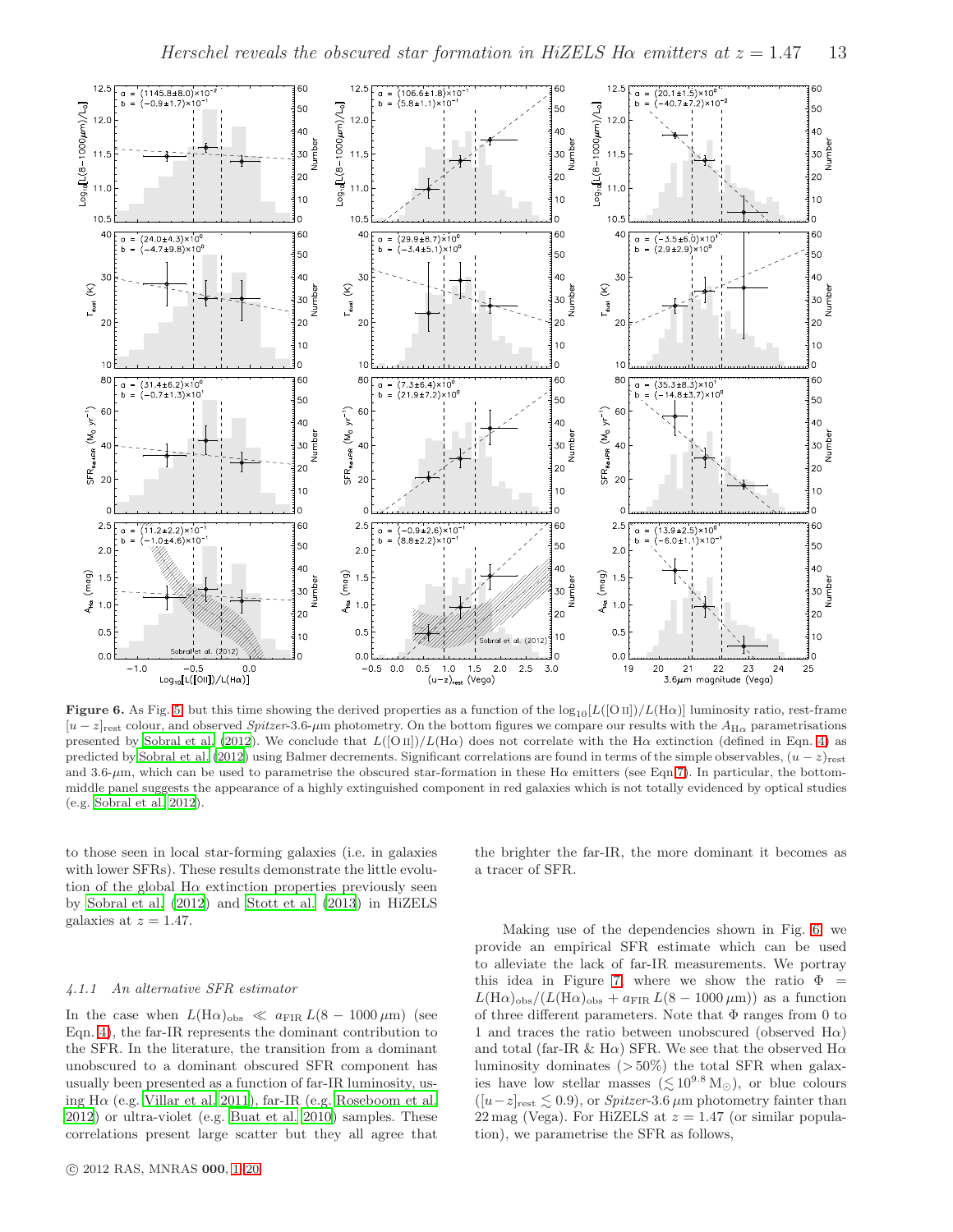

<span id="page-13-2"></span>**Figure 7.** The figures show the parameter  $\Phi$ , which defines the dominant SFR component – the observed H $\alpha$  or  $L(8-1000 \,\mu m)$ luminosity – as a function of rest-frame  $(u - z)$  colour, observed  $Spitzer-3.6 \mu m$  magnitude and stellar mass. This parametrisation is presented § [4.1.1](#page-12-1) and can be used to aid the common lack of the obscured (or unobscured) SFR tracers in high-z galaxies. The inset values at the top of each figure correspond to a simple linear fit,  $Log_{10}(\Phi) = A + B \times X$ , as presented in Eqn. [7.](#page-13-1)

<span id="page-13-3"></span>
$$
SFR_{H\alpha,\Phi} = 7.9 \times 10^{-42} \frac{L(H\alpha)_{\text{obs}}}{\Phi} \tag{6}
$$

where  $\Phi$  is obtained empirically by a linear fit,

<span id="page-13-1"></span>
$$
Log_{10}[\Phi] = A + B \times X \tag{7}
$$

Note that  $\Phi$  should be lower than unity and preferen-tially higher than 0.15 (see Fig[.7\)](#page-13-2). We find  $A = 0.03 \pm 0.16$ and  $B = -0.35 \pm 0.15$  if X is the rest-frame  $(u - z)$  colour or  $A = -5.5 \pm 1.6$  and  $B = 0.236 \pm 0.071$  if X is the observed  $Spitzer-3.6 \mu m$  magnitude. The bottom figure shows a weaker correlation as a function of stellar masses, although indicates that sources with measured  $M_{\star}$  have, in general, a SFR dominated by the far-IR emission.

As noted before, these empirical relations can be used to provide a better proxy for the SFR when far-IR estimates are absent for high-z  $H\alpha$ -emitting galaxies. This is especially useful for galaxies presenting high stellar-masses, given that the far-IR luminosity dominates over the observed  $H\alpha$  as a tracer of the SFR. We remind that these equations are only valid for the range of parameters discussed in this work, so extrapolations should be taken with caution.

# 4.1.2 A Discrepancy in previous SFR tracers

We note that in the case when the far-IR emission is by far the dominant SFR tracer, the parametrisations from the literature ( $SFR_{\text{FIR}}$  and  $SFR_{\text{H}\alpha,\text{FIR}}$ , see Table [3\)](#page-9-1) do not agree. Indeed, the following ratio does not converge to unity when  $L(\text{H}\alpha)_{\text{obs}} \to 0$ :

$$
\frac{\text{SFR}_{H\alpha,\text{FIR}}}{\text{SFR}_{\text{FIR}}} = \frac{7.9 \times 10^{-42} [L(\text{H}\alpha)_{\text{obs}} + 2.5 \times 10^{-3} L(8 - 1000 \,\mu\text{m})]}{4.5 \times 10^{-44} L(8 - 1000 \,\mu\text{m})}
$$
  
= 0.44

This is not related to the assumed IMF, as both estimates use Salpeter. The 0.44 factor tells us that, if the  $SFR_{H\alpha FIR}$  calibration is correct, then the equation for the far-IR-only calibration assumes that there is a typical additional contribution of 2.27 times more star-formation associated with an unobscured component not traced by the far-IR. The accuracy of this assumption will clearly depend on the nature of the population being studied. To re-calibrate the SFR estimators is beyond the scope of this paper, although we stress the need to use the most suitable SFR tracer, based on the similarity to the parent population used to define the correlations in the local Universe.

#### <span id="page-13-0"></span>4.2 Stellar masses and the far-IR power

[Garn & Best \(2010\)](#page-16-11), using SDSS sources at  $\langle z \rangle \approx 0.08$ , showed that low-mass star-forming galaxies tend to have less extinction (less obscured star-formation activity) than more massive ones (see bottom-right panel in Fig. [5\)](#page-11-2). Naively speaking, it is expected that as galaxies build up their stellar masses, they can provide deeper potential wells which could then help retain their enriched gas (feedback from starformation activity) and provide dense environments where colossal numbers of stars can rapidly form. Under this assumption, we would expect that massive galaxies would tend to have higher metallicities that can facilitate the creation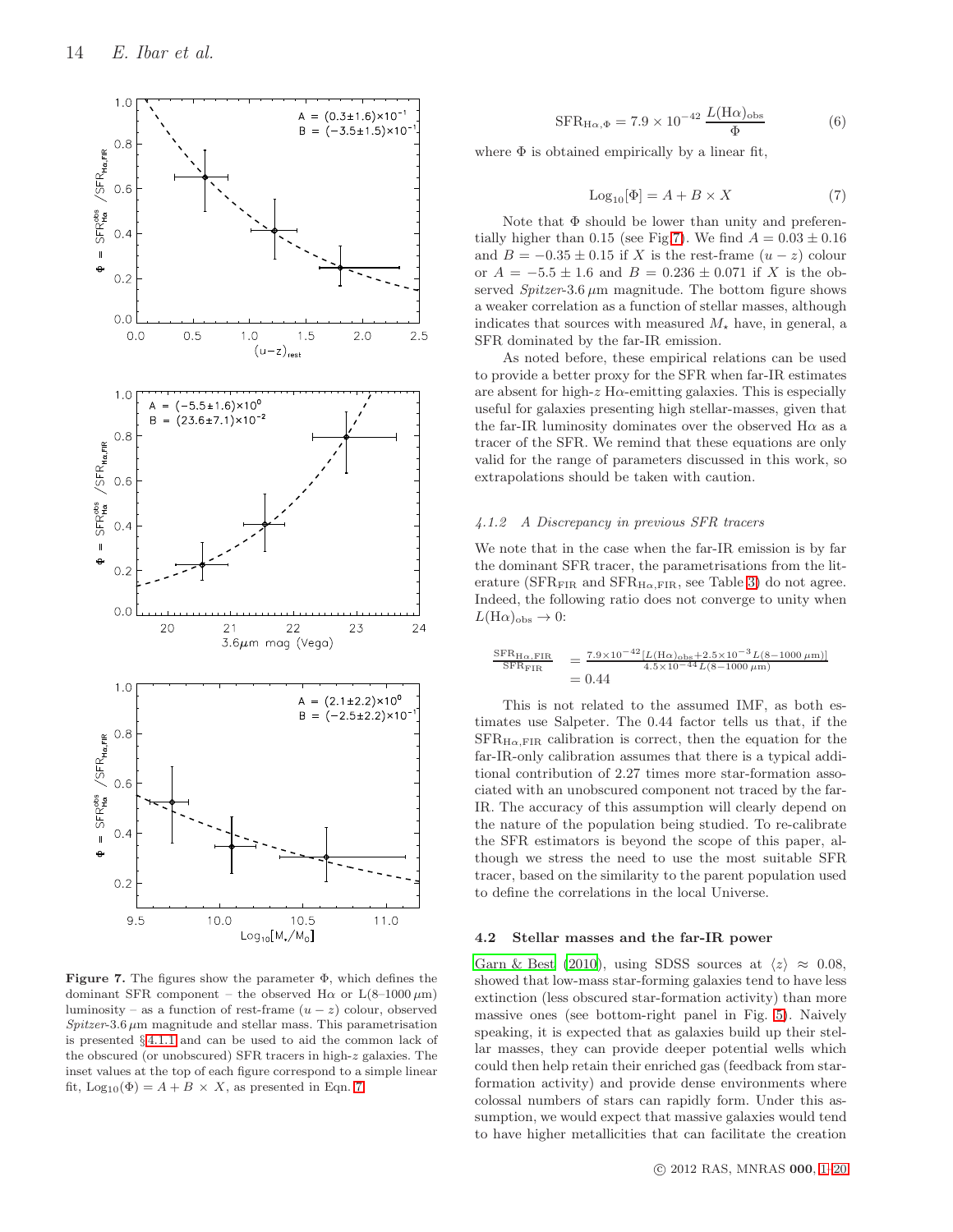

<span id="page-14-0"></span>**Figure 8.** The specific star-formation rate  $(SFR/M_{\star})$  for the HiZELS sample at  $z = 1.47$  as a function of stellar mass. The thick black and red symbols show the derived sSFR using  $SFR_{H\alpha,FIR}$ and SFR<sub>FIR</sub> respectively (see Table [3\)](#page-9-1). Symbols in light grey are the sSFR derived using intrinsic  $\mathrm{H}\alpha$  luminosities counting for extinction using a parametrisation of  $A_{H\alpha}$  as a function of  $M_{\star}$ [\(Garn & Best 2010;](#page-16-11) see definition in Table [3\)](#page-9-1). Error bars show the 68 per cent confidence levels. The shaded line-filled region shows the 'main sequence' defined in [Elbaz et al. \(2011](#page-16-20)) at  $z = 1.5$ , corrected by a 0.15 dex factor in stellar mass in order to account for the TP-AGB component not included in [Elbaz et al.'](#page-16-20)s analysis (see § [4.2\)](#page-13-0).

of a significant amount of dust which cannot escape from the galaxy system, implying typically higher optical depths around star-forming regions. This might be a fundamental reason to explain the increasing component of heavily extinguished star formation in more massive galaxies.

We find that the  $A_{H\alpha}(M_{\star})$  relation presented by [Garn & Best \(2010](#page-16-11)) seems to have little or no evolution up to  $z = 1.47$ , a result that confirms previous analyses by [Sobral et al. \(2012\)](#page-16-2) and [Stott et al. \(2013](#page-16-6)). This put important constraints on the Cosmic evolution of the dust properties up to  $z = 1.47$ , and suggests that the metal enrichment and the dust covering factors do not evolve significantly as a function of redshift. We stress that this correlation is proved using galaxies with  $M_{\star} \geq 10^{9.5}$  M<sub>☉</sub>, so a vast number of galaxies are excluded in this particular analysis – especially those biased towards high specific star-formation rates. Actually, HiZELS galaxies that do have stellar mass estimates are on average more far-IR luminous than the others. We show this behaviour in Figure [7,](#page-13-2) where we present the parameter Φ, which shows the dominant SFR tracer (observed H $\alpha$  or far-IR luminosity), as a function of rest-frame  $(u-z)$ colour, 3.6  $\mu$ m and  $M_{\star}$ . We observe that  $\Phi$  is always  $\leq 0.5$ , i.e. those galaxies with available stellar mass estimates are in general dominated by obscured star-formation rather than unextinguished  $H\alpha$ .

It is important to note that stellar masses are derived from a SED fit to the rest-frame UV to near-IR photometry, taking into account five main assumptions: metallicity, age, IMF, reddening and star-formation history (see  $\S 3.6$ ). The correlation between this SED-derived SFR and the one derived using the far-IR luminosity is known to present a large scatter [\(Buat et al. 2010](#page-16-82); [Wijesinghe et al. 2011\)](#page-17-4), so stellar masses should be used with caution, especially for the most obscured galaxies where the UV could be underestimating the more heavily obscured star-forming regions (see [da Cunha et al. 2008\)](#page-16-83). We have tried to minimise this bias by introducing a SED coverage right up to the restframe near-IR bands to make the SED fit not critically dependent upon rest-frame UV colour (i.e. minimising changes in the mass to light ratio).

The significance of the linear fit's slopes shown in Figs. [5](#page-11-2) & [6](#page-12-0) suggests that  $A_{H\alpha}$  has a slightly stronger correlation with  $Spitzer-3.6 \mu m$  magnitude than with stellar mass (Figs.  $5 \& 6$ ). This is likely to be because, although the Spitzer  $3.6 \mu m$  magnitude can be used as a broad stellar mass estimator, it also has some sensitivity to young stars from recent star formation.

#### 4.3 HiZELS on the main sequence

In Fig. [8,](#page-14-0) we compare the sSFR using three different methods: based on the SFR derived from using a combination of  $H\alpha$  and far-IR luminosity [\(Kennicutt et al. 2009](#page-16-36)); based on that derived using the far-IR only [\(Kennicutt 1998](#page-16-0)); and based on the optically-derived SFR using  $A_{H\alpha}(M_{\star})$  (see definitions in Table [3\)](#page-9-1). We find that roughly all sSFR estimates agree, and our preferred  $SFR_{H\alpha, FIR}$  estimate unsurprisingly lies between the other two predictions. All estimators broadly agree within the errors, although slight discrepancies tend to appear at large stellar masses where the far-IR becomes the dominant SFR tracer. These results suggest that assuming a constant SFR, HiZELS galaxies with lower stellar masses ( $M_{\star}$  ~ 10<sup>9.7</sup> M<sub>☉</sub>) are five times more efficient in doubling their stellar mass than more massive ones (M<sub>★</sub> ~ 10<sup>10.7</sup> M<sub>☉</sub>), in other words, the characteristic time that HiZELS galaxies take to double their stellar mass is  $\tau \approx 1/5$  Gyr and  $\approx 1$  Gyr at low and high  $M_{\star}$ , respectively.

The expected sSFR for a 'normal' star-forming galaxy at  $z \sim 1.5$  on the main sequence is  $1.4^{+1.0}_{-0.5}$  Gyr<sup>-1</sup>. Note that to be consistent with our analyses, we have decreased [Elbaz et al. \(2011\)](#page-16-20)'s stellar masses by 0.15 dex in order to take into account the TP-AGB component (see  $\S 3.6$ ). This 'typical' sSFR is slightly lower than the typical value measured for the HiZELS sample (see Fig. [8\)](#page-14-0). As such, the HiZELS sample would be classed as galaxies with a 'starburstiness' value of  $R_{\text{BS}} = \text{sSFR/sSFR}_{\text{MS}}(z) \approx 2$  at  $z = 1.47$ . We note that at this redshift, the range in stellar population is narrower and the  $H\alpha$  contribution from stars that are not related to star formation is likely to be negligible (e.g. [Buat et al. 2010](#page-16-82)).

Taking a look at the characteristic break of the  $H\alpha$  luminosity function at  $z \approx 1.47$ ,  $L_{\text{H}\alpha}^{*} = 10^{42.50 \pm 0.23} \text{ erg s}^{-1}$ [\(Sobral et al. 2012](#page-16-2)), we can confidently say that the HiZELS survey is not identifying the most extreme and rare galaxies, although  $L_{\text{H}\alpha}^{*}$  galaxies (which dominate the SFR density) tend to fall in the starburst regime under the [Elbaz et al.](#page-16-20) [\(2011](#page-16-20)) definition. As starburst galaxies are only a small fraction in [Elbaz et al.](#page-16-20)'s studies, this might suggest that typical  $H\alpha$  emitters (usually not heavily obscured compared to a far-IR selected sample;  $A_{H\alpha} \leq 2$ ) are not included in their work due to selection effects. As most of the HiZELS galaxies have similar properties to the 'normal' ones which define the local [Kennicutt et al. \(2009](#page-16-36))'s SFR relations (i.e. allowing reliable SFR estimates), we suggest the main sequence might be only valid for those star-forming galaxies which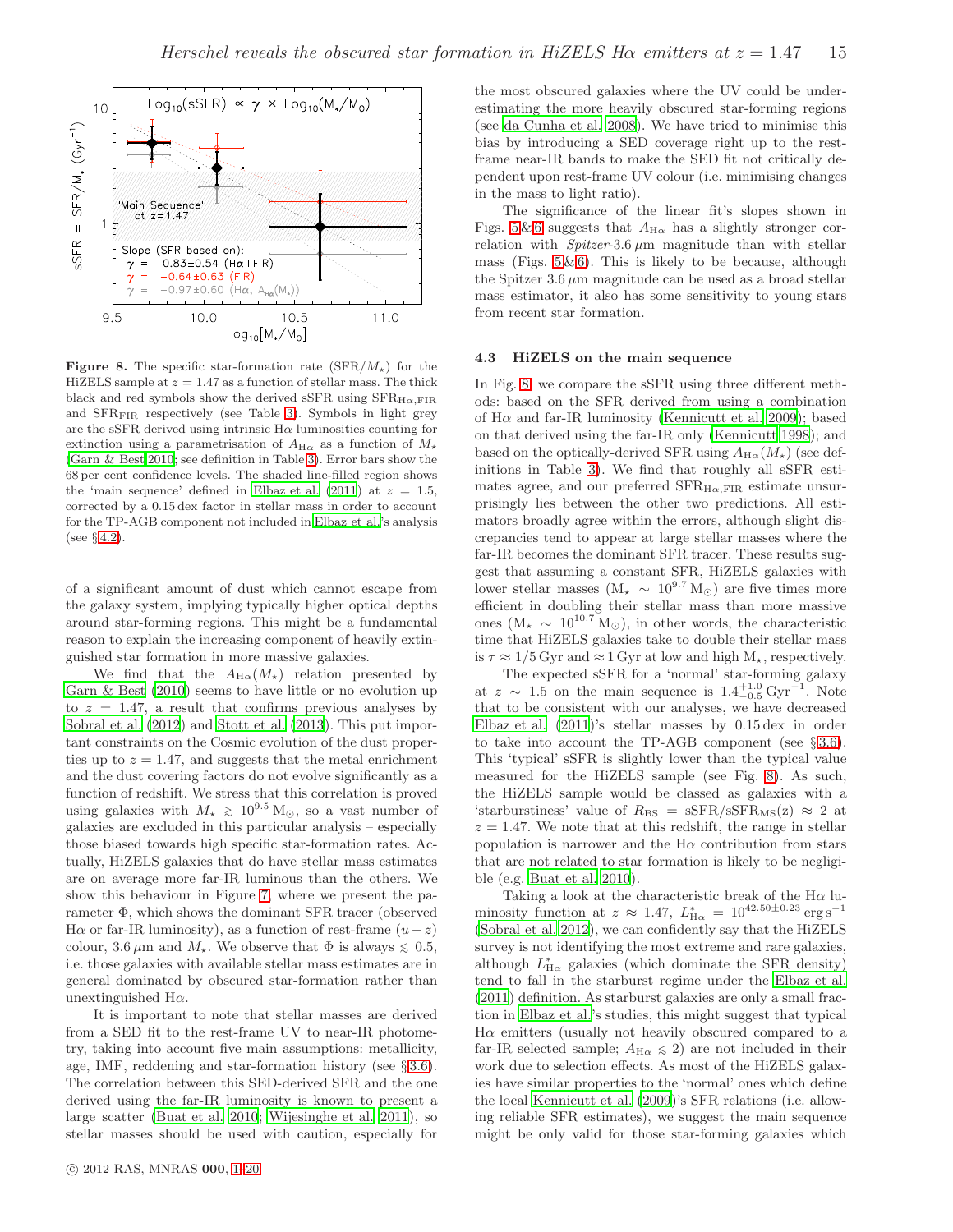are preferentially obscured (far-IR-selected). It suggests that we cannot easily compare our results with previous studies which declare 'star-forming' galaxies to be simply those detected in the far-IR.

It is important to highlight the systematic deviation from the so-called main sequence for star-forming galaxies [\(Elbaz et al. 2011](#page-16-20)) at low stellar masses. This is mostly due to a selection effect introduced by the detectability of  $H\alpha$ in the HiZELS survey. Basically, Fig. [8](#page-14-0) does not include the faint  $H\alpha$  population composed by a large number of lowmass dwarf galaxies, and in lower number those which are heavily obscured. The most 'starbusty' ones are selected in this work (especially at small stellar masses), implying that HiZELS is only sensitive to 'main-sequence' galaxies at high stellar masses  $(M_{\star} \geq 10^{10.2} M_{\odot})$ .

# <span id="page-15-0"></span>5 CONCLUSIONS

This work provides for the first time a detailed statistical description of the far-IR SED for a uniform sample of 443 H $\alpha$ -selected star-forming galaxies at  $z = 1.47$ . The sources are selected from the HiZELS coverage in the UDS and COS-MOS fields, and the measured far-IR properties are obtained from *Spitzer*  $(24, 70 \,\mu\text{m})$ , *Herschel*  $(100, 160, 250, 350, \text{ and})$  $500 \,\mu\text{m}$ ) and AzTEC (1100  $\mu\text{m}$ ) images.

We find that the sample of HiZELS galaxies (after removing possible AGN) have a median far-IR luminosity of  $L(8-1000 \,\mu\text{m}) = 10^{11.41_{-0.06}^{+0.04}}$  L<sub>☉</sub>, i.e. they are typical luminous IR galaxies at  $z = 1.47$  presenting SFR<sub>H $\alpha$ ,FIR =</sub>  $32 \pm 5 \,\mathrm{M}_{\odot} \,\mathrm{yr}^{-1}$ . Our results have been possible to achieve thanks to a stacking analysis given that these galaxies are generally beneath the noise levels of present far-IR images. In particular, only 2 per cent of the sample is directly detected by Herschel at  $250 \mu m$ , a population composed by massive and heavily obscured galaxies with far-IR luminosities of  $\sim 10^{12.1}$  L⊙.

We measure a typical H $\alpha$  extinction of  $A_{H\alpha} = 1.0 \pm$ 0.2 mag for the full HIZELS sample at  $z = 1.47$ , in excellent agreement with typical extinctions seen locally [\(Garn & Best 2010](#page-16-11)) and at high-z [\(Sobral et al. 2012;](#page-16-2) [Stott et al. 2013](#page-16-6)). We find little or no evolution up to  $z=1.47$  for the correlation between stellar mass and  $\rm H\alpha$  extinction proposed by [Garn & Best \(2010\)](#page-16-11). These results suggest the dust properties do not change considerably within this redshift range, giving important constraints on the Cosmic evolution of the dust covering factors and the properties of metallicity enrichment.

We find that HiZELS galaxies tend to deviate from the 'main-sequence' for star-forming galaxies. This is mostly due to a selection effect given that only the most starbusty ones are above the  $H\alpha$  threshold, especially at low-stellar masses. We find that the inclusion of far-IR data to obtain better SFR estimates becomes especially important at high stellar masses.

Our large  $H\alpha$  sample has allowed us to explore a large part of parameter space. In particular, we are able to find a clear correlation between the far-IR luminosity on rest-frame  $u$ -z colour and  $Spitzer$ -3.6  $\mu$ m fluxes. We find that in HiZELS galaxies presenting red optical  $(u - z)_{\text{rest}} \lesssim 0.9$  colours or faint 3.6  $\mu$ m fluxes ( $\gtrsim$  22 mag, Vega), the observed H $\alpha$  luminosity becomes the dominant SFR tracer (rather than

far-IR luminosity). We use these dependencies to propose a recipe to precisely estimate the SFR in cases where far-IR data are absent in these high redshift galaxies (see Eqn. [6\)](#page-13-3). This alternative parametrisation is valid for samples with  $L(H\alpha)_{\text{obs}}/L(8-1000 \,\mu\text{m}) \approx 2/1000$ , i.e. when both obscured and unobscured component have similar contributions to the total SFR.

# ACKNOWLEDGEMENTS

We thank the anonymous referee for the useful coments that helped improve this paper. E. Ibar agradece el financiamento de CONICYT/ FONDECYT por el proyecto de postdoctorado N°:3130504. DS acknowledges financial support from the Netherland Organisation for Scientific research (NWO) through a Veni fellowship. IRS acknowledges support from STFC, a Leverhulme Fellowship, the ERC Advanced Investigator programme DUSTYGAL and a Royal Society/Wolfson Merit Award. RJI acknowledges support in the form of ERC Advanced Investigator programme, cosmicism. The HiZELS data is based on observations obtained using both the Wide Field Camera on the 3.8-m United Kingdom Infrared Telescope (operated by the Joint Astronomy Centre on behalf of the Science and Technology Facilities Council of the U.K.) and Suprime-Cam on the 8.2 m Subaru Telescope, which is operated by the National Astronomical Observatory of Japan.This research has made use data from the HerMES project [\(http://hermes.sussex.ac.uk/\)](http://hermes.sussex.ac.uk/). HerMES is a Herschel Key Program utilising Guaranteed Time from the. SPIRE has been developed by a consortium of institutes led by Cardiff Univ. (UK) and including: Univ. Lethbridge (Canada); NAOC (China); CEA, LAM (France); IFSI, Univ. Padua (Italy); IAC (Spain); Stockholm Observatory (Sweden); Imperial College London, RAL, UCL-MSSL, UKATC, Univ. Sussex (UK); and Caltech, JPL, NHSC, Univ. Colorado (USA). This development has been supported by national funding agencies: CSA (Canada); NAOC (China); CEA, CNES, CNRS (France); ASI (Italy); MCINN (Spain); SNSB (Sweden); STFC, UKSA (UK); and NASA (USA). PACS has been developed by a consortium of institutes led by MPE (Germany) and including UVIE (Austria); KUL, CSL, IMEC (Belgium); CEA, OAMP (France); MPIA (Germany); IFSI, OAP/AOT, OAA/CAISMI, LENS, SISSA (Italy); IAC (Spain). This development has been supported by the funding agencies BMVIT (Austria), ESA-PRODEX (Belgium), CEA/CNES (France), DLR (Germany), ASI (Italy), and CICYT/MCYT (Spain). This research has made use of the NASA/IPAC Infrared Science Archive, which is operated by the Jet Propulsion Laboratory, California Institute of Technology, under contract with the National Aeronautics and Space Administration. This work is based in part on observations made with the Spitzer Space Telescope, which is operated by the Jet Propulsion Laboratory, California Institute of Technology under a contract with NASA.

#### REFERENCES

<span id="page-15-2"></span><span id="page-15-1"></span>Amblard A. et al., 2010, A&A, 518, L9 Austermann J. E. et al., 2010, MNRAS, 401, 160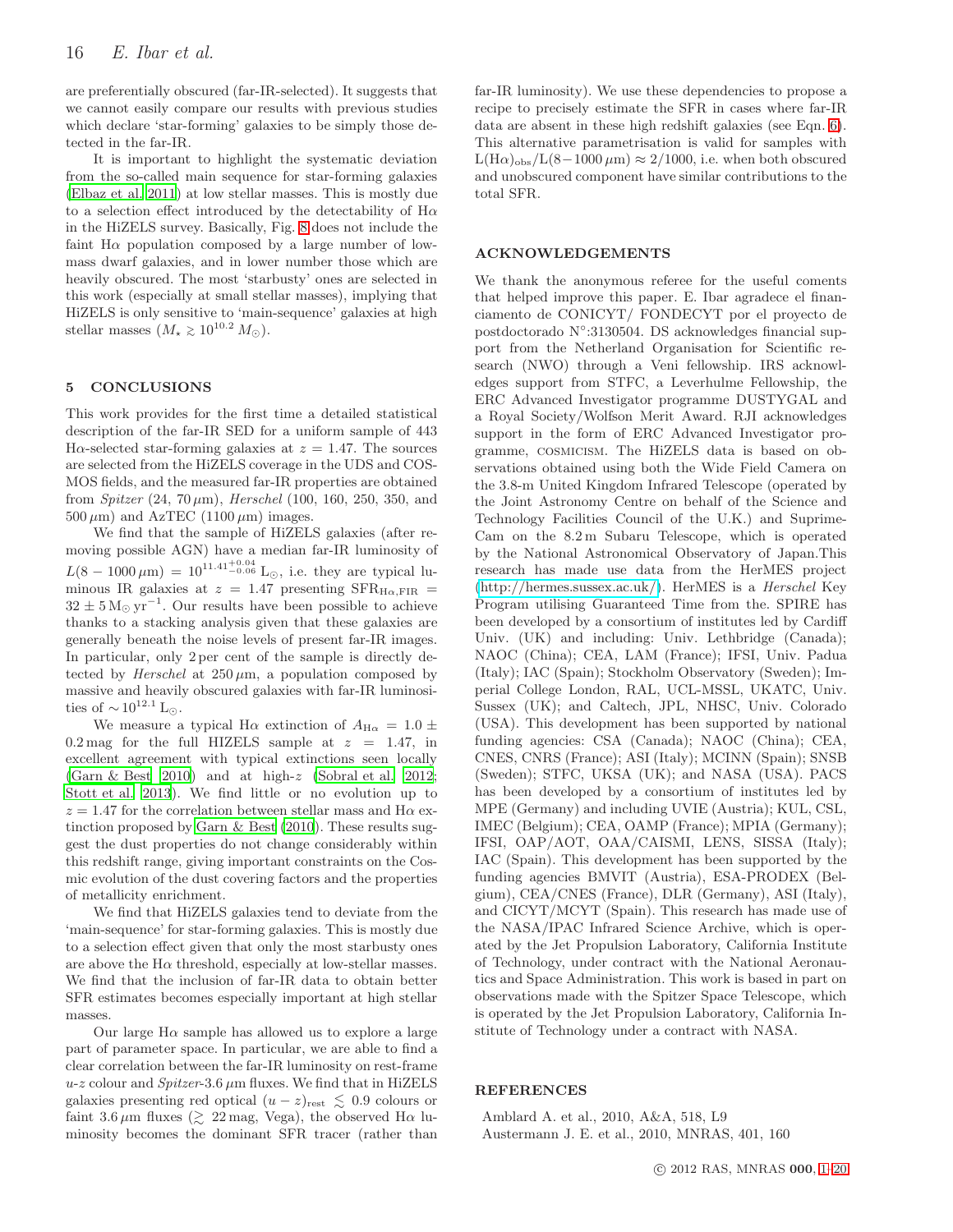- <span id="page-16-60"></span>Béthermin M., Dole H., Cousin M., Bavouzet N., 2010, A&A, 516, A43
- <span id="page-16-63"></span>Béthermin M., Doré O., Lagache G., 2012, A&A, 537, L5
- <span id="page-16-57"></span>Béthermin M. et al., 2012, A&A, 542, A58
- <span id="page-16-12"></span>Brinchmann J., Charlot S., White S. D. M., Tremonti C., Kauffmann G., Heckman T., Brinkmann J., 2004, MN-RAS, 351, 1151
- <span id="page-16-4"></span>Brocklehurst M., 1971, MNRAS, 153, 471
- <span id="page-16-75"></span>Bruzual G., 2007, in Astronomical Society of the Pacific Conference Series, Vol. 374, A. Vallenari, R. Tantalo, L. Portinari, & A. Moretti , ed, From Stars to Galaxies: Building the Pieces to Build Up the Universe, p. 303
- <span id="page-16-76"></span>Bruzual G., Charlot S., 2003, MNRAS, 344, 1000
- <span id="page-16-82"></span>Buat V. et al., 2010, MNRAS, 409, L1
- <span id="page-16-3"></span>Calzetti D., 2001, PASP, 113, 1449
- <span id="page-16-50"></span>Cappelluti N. et al., 2009, A&A, 497, 635
- <span id="page-16-77"></span>Chabrier G., 2003, ApJ, 586, L133
- <span id="page-16-83"></span>da Cunha E., Charlot S., Elbaz D., 2008, MNRAS, 388, 1595
- <span id="page-16-47"></span>Daddi E., Cimatti A., Renzini A., Fontana A., Mignoli M.,
- Pozzetti L., Tozzi P., Zamorani G., 2004, ApJ, 617, 746
- <span id="page-16-17"></span>Daddi E. et al., 2007, ApJ, 670, 156
- <span id="page-16-21"></span>Daddi E. et al., 2010, ApJ, 714, L118
- <span id="page-16-35"></span>Dickinson M., Papovich C., Ferguson H. C., Budavári T., 2003, ApJ, 587, 25
- <span id="page-16-65"></span>Dunne L. et al., 2011, MNRAS, 417, 1510
- <span id="page-16-10"></span>Dutton A. A., van den Bosch F. C., Dekel A., 2010, MN-RAS, 405, 1690
- <span id="page-16-16"></span>Elbaz D. et al., 2007, A&A, 468, 33
- <span id="page-16-20"></span>Elbaz D. et al., 2011, A&A, 533, A119
- <span id="page-16-5"></span>Fischera J., Dopita M., 2005, ApJ, 619, 340
- <span id="page-16-45"></span>Frayer D. T. et al., 2009, AJ, 138, 1261
- <span id="page-16-11"></span>Garn T., Best P. N., 2010, MNRAS, 409, 421
- <span id="page-16-34"></span>Garn T. et al., 2010, MNRAS, 402, 2017
- <span id="page-16-24"></span>Geach J. E., Smail I., Best P. N., Kurk J., Casali M., Ivison R. J., Coppin K., 2008, MNRAS, 388, 1473
- <span id="page-16-62"></span>Geach J. E., Sobral D., Hickox R. C., Wake D. A., Smail I., Best P. N., Baugh C. M., Stott J. P., 2012, MNRAS, 426, 679
- <span id="page-16-13"></span>Gilbank D. G., Baldry I. K., Balogh M. L., Glazebrook K., Bower R. G., 2010, MNRAS, 405, 2594
- <span id="page-16-32"></span>Griffin M. J. et al., 2010, A&A, 518, L3
- <span id="page-16-78"></span>Hayashi M., Sobral D., Best P. N., Smail I., Kodama T., 2013, MNRAS, 430, 1042
- <span id="page-16-7"></span>Heinis S. et al., 2013, MNRAS, 429, 1113
- <span id="page-16-14"></span>Hilton M. et al., 2012, MNRAS, 425, 540
- <span id="page-16-72"></span>Hopkins A. M., Beacom J. F., 2006, ApJ, 651, 142
- <span id="page-16-79"></span>Hopkins A. M. et al., 2003, ApJ, 599, 971
- <span id="page-16-74"></span>Hwang H. S. et al., 2010, MNRAS, 409, 75
- <span id="page-16-52"></span>Ibar E. et al., 2008, MNRAS, 386, 953
- <span id="page-16-40"></span>Ibar E. et al., 2010, MNRAS, 409, 38
- <span id="page-16-80"></span>Iglesias-Páramo J. et al., 2006, ApJS, 164, 38
- <span id="page-16-53"></span>Ivison R. J. et al., 2010a, A&A, 518, L31
- <span id="page-16-67"></span>Ivison R. J. et al., 2010b, A&A, 518, L35
- <span id="page-16-23"></span>Karim A. et al., 2011, ApJ, 730, 61
- <span id="page-16-0"></span>Kennicutt R. C., Jr., 1998, ARA&A, 36, 189
- <span id="page-16-36"></span>Kennicutt R. C., Jr. et al., 2009, ApJ, 703, 1672
- <span id="page-16-56"></span>Kurczynski P., Gawiser E., 2010, AJ, 139, 1592
- <span id="page-16-8"></span>Lacki B. C., Thompson T. A., Quataert E., 2010, ApJ, 717, 1
- <span id="page-16-54"></span>Lacy M. et al., 2004, ApJS, 154, 166
- <span id="page-16-28"></span>Lawrence A. et al., 2007, MNRAS, 379, 1599
- <span id="page-16-44"></span>Le Floc'h E. et al., 2009, ApJ, 703, 222
- <span id="page-16-41"></span>Levenson L. et al., 2010, MNRAS, 409, 83
- <span id="page-16-31"></span>Lutz D. et al., 2011, A&A, 532, A90
- <span id="page-16-48"></span>Moustakas J., Kennicutt R. C., Jr., Tremonti C. A., 2006, ApJ, 642, 775
- <span id="page-16-1"></span>Niklas S., Klein U., Wielebinski R., 1997, A&A, 322, 19
- <span id="page-16-15"></span>Noeske K. G. et al., 2007, ApJ, 660, L43
- <span id="page-16-33"></span>Oliver S. J. et al., 2012, MNRAS, 424, 1614
- <span id="page-16-18"></span>Pannella M. et al., 2009, ApJ, 698, L116
- <span id="page-16-19"></span>Pilbratt G. L. et al., 2010, A&A, 518, L1
- <span id="page-16-30"></span>Poglitsch A. et al., 2010, A&A, 518, L2
- <span id="page-16-73"></span>Rieke G. H., Alonso-Herrero A., Weiner B. J., Pérez-Gonz´alez P. G., Blaylock M., Donley J. L., Marcillac D., 2009, ApJ, 692, 556
- <span id="page-16-29"></span>Rieke G. H. et al., 2004, ApJS, 154, 25
- <span id="page-16-81"></span>Roseboom I. G. et al., 2012, MNRAS, 426, 1782
- <span id="page-16-9"></span>Salim S. et al., 2009, ApJ, 700, 161
- <span id="page-16-37"></span>Salpeter E. E., 1955, ApJ, 121, 161
- <span id="page-16-43"></span>Sanders D. B. et al., 2007, ApJS, 172, 86
- <span id="page-16-51"></span>Schinnerer E. et al., 2010, ApJS, 188, 384
- <span id="page-16-46"></span>Scott K. S. et al., 2008, MNRAS, 385, 2225
- <span id="page-16-27"></span>Scoville N., 2007, in Astronomical Society of the Pacific Conference Series, Vol. 375, A. J. Baker, J. Glenn, A. I. Harris, J. G. Mangum, & M. S. Yun , ed, From Z-Machines to ALMA: (Sub)Millimeter Spectroscopy of Galaxies, p. 166
- <span id="page-16-64"></span>Seki J., Yamamoto T., 1980, Ap&SS, 72, 79
- <span id="page-16-68"></span>Shetty R., Kauffmann J., Schnee S., Goodman A. A., 2009, ApJ, 696, 676
- <span id="page-16-69"></span>Siebenmorgen R., Krügel E., 2007, A&A, 461, 445
- <span id="page-16-66"></span>Silva L., Granato G. L., Bressan A., Danese L., 1998, ApJ, 509, 103
- <span id="page-16-42"></span>Smith A. J. et al., 2012, MNRAS, 419, 377
- <span id="page-16-61"></span>Sobral D., Best P. N., Geach J. E., Smail I., Cirasuolo M., Garn T., Dalton G. B., Kurk J., 2010, MNRAS, 404, 1551
- <span id="page-16-25"></span>Sobral D. et al., 2009, MNRAS, 398, 75
- <span id="page-16-2"></span>Sobral D., Best P. N., Matsuda Y., Smail I., Geach J. E., Cirasuolo M., 2012, MNRAS, 420, 1926
- <span id="page-16-22"></span>Sobral D., Best P. N., Smail I., Geach J. E., Cirasuolo M., Garn T., Dalton G. B., 2011, MNRAS, 411, 675
- <span id="page-16-26"></span>Sobral D., Smail I., Best P. N., Geach J. E., Matsuda Y., Stott J. P., Cirasuolo M., Kurk J., 2013, MNRAS, 428, 1128
- <span id="page-16-58"></span>Stansberry J. A., Grundy W. M., Margot J. L., Cruikshank D. P., Emery J. P., Rieke G. H., Trilling D. E., 2006, ApJ, 643, 556
- <span id="page-16-55"></span>Stern D. et al., 2005, ApJ, 631, 163
- <span id="page-16-6"></span>Stott J. P., Sobral D., Smail I., Bower R., Best P. N., Geach J. E., 2013, MNRAS, 430, 1158
- <span id="page-16-39"></span>Surace J. A., Shupe D. L., Fang F., Evans T., Alexov A., Frayer D., Lonsdale C. J., SWIRE Team , 2005, in Bulletin of the American Astronomical Society, Vol. 37, American Astronomical Society Meeting Abstracts, p. 1246
- <span id="page-16-59"></span>Swinyard B. M. et al., 2010, A&A, 518, L4
- <span id="page-16-71"></span>Symeonidis M. et al., 2011, MNRAS, 417, 2239
- <span id="page-16-70"></span>Symeonidis M., Page M. J., Seymour N., Dwelly T., Coppin K., McHardy I., Rieke G. H., Huynh M., 2009, MNRAS, 397, 1728
- <span id="page-16-38"></span>Trujillo I., Conselice C. J., Bundy K., Cooper M. C., Eisen-
- hardt P., Ellis R. S., 2007, MNRAS, 382, 109
- <span id="page-16-49"></span>Ueda Y. et al., 2008, ApJS, 179, 124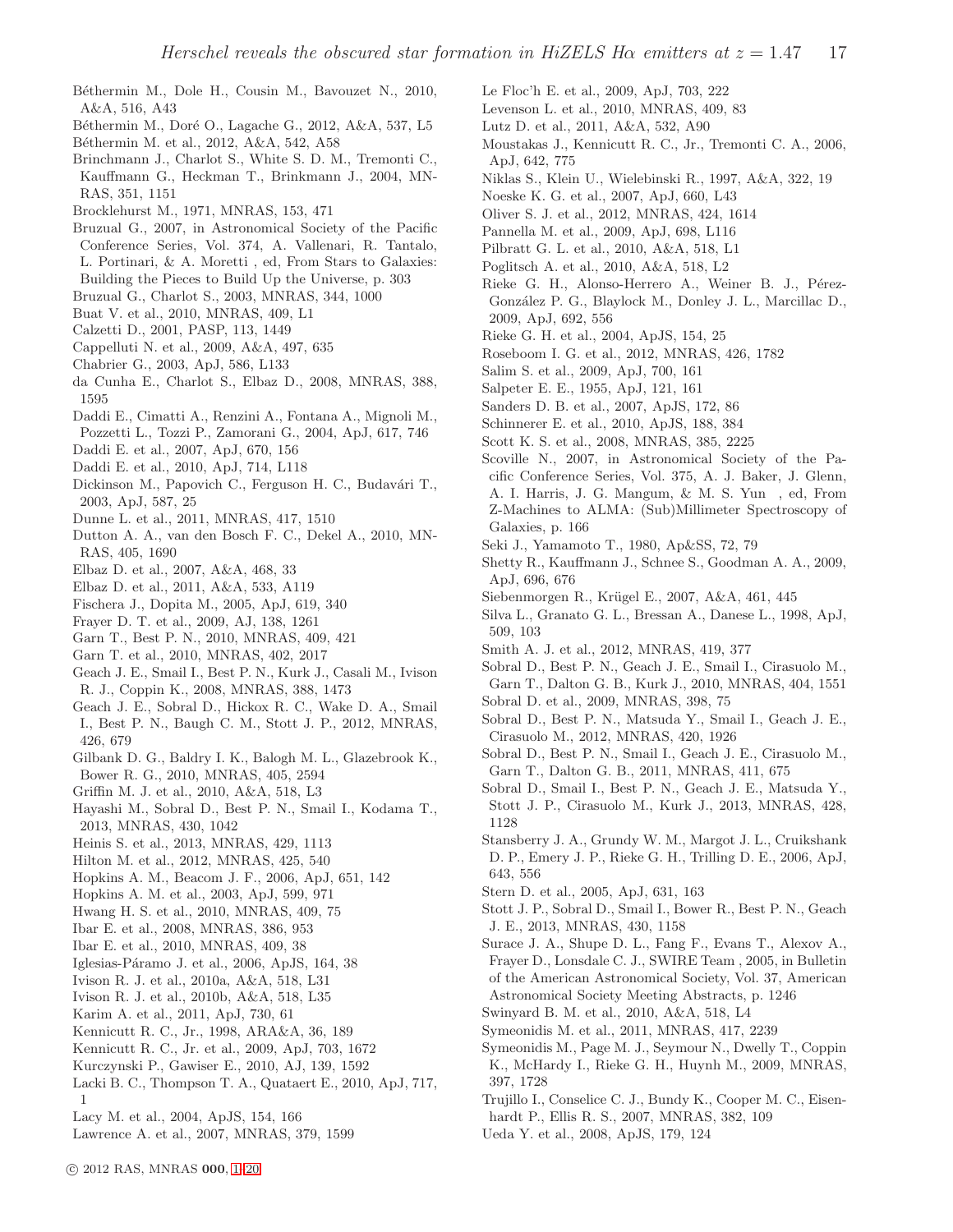- 18 E. Ibar et al.
- <span id="page-17-5"></span>Villar V., Gallego J., Pérez-González P. G., Barro G., Zamorano J., Noeske K., Koo D. C., 2011, ApJ, 740, 47
- <span id="page-17-2"></span>Villar V., Gallego J., Pérez-González P. G., Pascual S., Noeske K., Koo D. C., Barro G., Zamorano J., 2008, ApJ, 677, 169
- <span id="page-17-3"></span>Wang L. et al., 2012, ArXiv e-prints
- <span id="page-17-4"></span>Wijesinghe D. B. et al., 2011, MNRAS, 415, 1002
- <span id="page-17-1"></span>Wilson G. W. et al., 2008, MNRAS, 386, 807
- <span id="page-17-0"></span>Wuyts S. et al., 2011, ApJ, 742, 96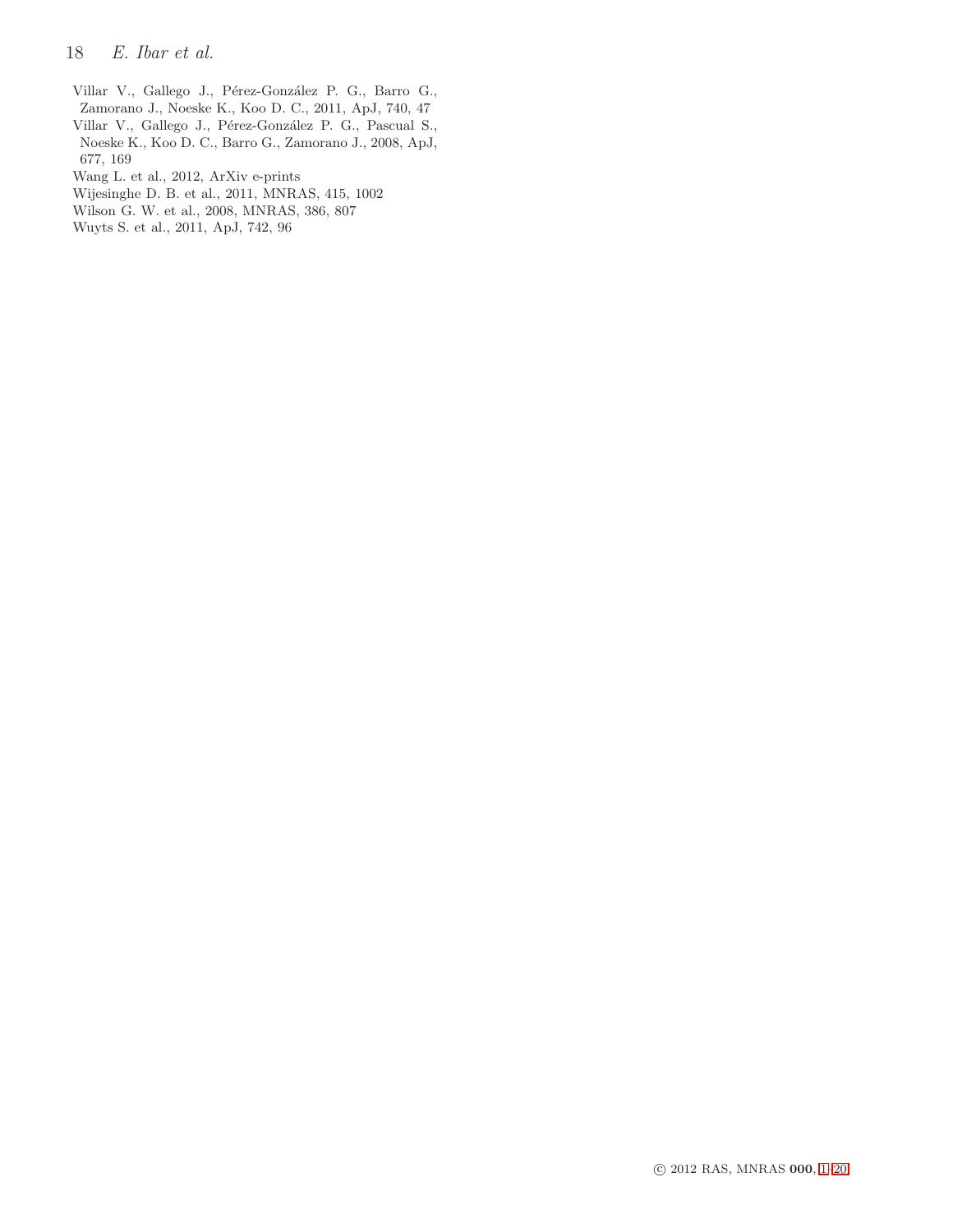Table 4. The stacked far-IR fluxes found for the different selection criteria presented throughout this HiZELS study. 'Ref' stands for a reference number (see Table [5\)](#page-20-1). In the column called 'Field':  $U = UDS$  and  $C = COSMOS$ . 'N' corresponds to the total number of sources in the HiZELS sample satisfying the 'Selection criterion'. Details on the flux density measures and Monte-Carlo-based errors are described in (§ [3.1\)](#page-4-3). Flux densities and errors are corrected by the empirical calibration factor  $\eta$  (see § [3.1.5\)](#page-5-2). If fluxes are zero, then the measured flux was found to be negative.

| Ref.           | Field         | Selection criterion                                                                                    | N   | $S_{24\mu m}$<br>(mJy) | $S_{70\mu{\rm m}}$<br>(mJy) | $S_{100\mu m}$<br>(mJy) | $S_{160\mu m}$<br>(mJy) | $S_{250\mu m}$<br>(mJy) | $S_{350\mu m}$<br>(mJy) | $S_{500\mu m}$<br>(mJy) | $S_{1100\mu m}$<br>(mJy) |
|----------------|---------------|--------------------------------------------------------------------------------------------------------|-----|------------------------|-----------------------------|-------------------------|-------------------------|-------------------------|-------------------------|-------------------------|--------------------------|
|                |               |                                                                                                        |     |                        |                             |                         |                         |                         |                         |                         |                          |
| -1             | $\mathcal{C}$ | $S(H\alpha) > 6 \times 10^{-17}$ & $S([OII]) > 1.3 \times 10^{-17}$                                    | 113 | $0.05 \pm 0.02$        | $0.52 \pm 0.23$             | $1.97 \pm 0.51$         | $1.66 \pm 0.89$         | $3.89 \pm 0.62$         | $4.46 \pm 0.78$         | $3.68 \pm 0.77$         | $0.25 \pm 0.16$          |
| $\overline{2}$ | U             | $S(H\alpha) > 6 \times 10^{-17}$ & $S([OII]) > 1.3 \times 10^{-17}$                                    | 123 | $0.06 \pm 0.02$        | $0.40 \pm 0.39$             | $0.63 \pm 0.67$         | $0.89 \pm 1.25$         | $4.70 \pm 0.73$         | $4.92 \pm 0.82$         | $3.00 \pm 0.78$         | $0.42 \pm 0.18$          |
| 3              | $U+C$         | all                                                                                                    | 443 | $0.04 \pm 0.01$        | $0.39 \pm 0.14$             | $1.19 \pm 0.32$         | $1.31 \pm 0.53$         | $3.44 \pm 0.43$         | $3.52 \pm 0.48$         | $2.40 \pm 0.42$         | $0.22 \pm 0.10$          |
| 4              | $U+C$         | $41.6 <$ Log <sub>10</sub> [L(H $\alpha$ ) <sub>obs</sub> ] $\leqslant 42.1$                           | 129 | $0.04 \pm 0.01$        | $0.46 \pm 0.24$             | $1.31 \pm 0.43$         | $0.88 \pm 1.03$         | $3.20 \pm 0.59$         | $3.85 \pm 0.74$         | $2.26 \pm 0.72$         | $0.22 \pm 0.16$          |
| 5              | $U+C$         | $42.1 <$ Log <sub>10</sub> [L(H $\alpha$ ) <sub>obs</sub> ] $\leq 42.25$                               | 133 | $0.05 \pm 0.02$        | $0.31 \pm 0.26$             | $1.64 \pm 0.57$         | $1.27 \pm 0.97$         | $4.12 \pm 0.63$         | $4.18 \pm 0.73$         | $2.95 \pm 0.69$         | $0.26 \pm 0.17$          |
| 6              | $U+C$         | $42.25 <$ Log <sub>10</sub> [L(H $\alpha$ ) <sub>obs</sub> ] $\leq 43.0$                               | 181 | $0.05 \pm 0.02$        | $0.47 \pm 0.23$             | $1.15 \pm 0.40$         | $2.17 \pm 0.84$         | $3.17 \pm 0.51$         | $2.76 \pm 0.57$         | $2.01 \pm 0.57$         | $0.22 \pm 0.17$          |
|                | $U+C$         | $41.6 <$ Log <sub>10</sub> [L(H $\alpha$ ) <sub>int</sub> ([OII]/H $\alpha$ )] $\leqslant 42.4$        | 85  | $0.04 \pm 0.02$        | $0.26 \pm 0.32$             | $1.23 \pm 0.58$         | $0.00 \pm 1.24$         | $2.90 \pm 0.69$         | $3.31 \pm 0.85$         | $2.33 \pm 0.89$         | $0.27 \pm 0.20$          |
| 8              | $U+C$         | $42.4 <$ Log <sub>10</sub> [L(H $\alpha$ ) <sub>int</sub> ([OII]/H $\alpha$ )] $\leqslant 42.6$        | 69  | $0.04 \pm 0.02$        | $0.43 \pm 0.39$             | $1.28 \pm 0.73$         | $0.00 \pm 1.52$         | $5.17 \pm 0.86$         | $6.11 \pm 1.05$         | $4.25 \pm 1.00$         | $0.33 \pm 0.24$          |
| 9              | $U+C$         | $42.6 <$ Log <sub>10</sub> [L(H $\alpha$ ) <sub>int</sub> ([OII]/H $\alpha$ )] $\leqslant 44.1$        | 121 | $0.07 \pm 0.02$        | $0.54 \pm 0.30$             | $1.98 \pm 0.56$         | $3.31 \pm 1.02$         | $4.23 \pm 0.66$         | $4.17 \pm 0.75$         | $2.95 \pm 0.73$         | $0.07 \pm 0.18$          |
| 10             | $U+C$         | $41.6 <$ Log <sub>10</sub> [L(H $\alpha$ ) <sub>int</sub> (M <sub>*</sub> )] $\leqslant 42.4$          | 151 | $0.02 \pm 0.01$        | $0.04 \pm 0.23$             | $0.85 \pm 0.33$         | $0.00 \pm 1.08$         | $1.38 \pm 0.48$         | $1.68 \pm 0.59$         | $0.92 \pm 0.61$         | $0.08 \pm 0.15$          |
| 11             | $U+C$         | $42.4 <$ Log <sub>10</sub> [L(H $\alpha$ ) <sub>int</sub> (M <sub>*</sub> )] $\leqslant 42.6$          | 127 | $0.04 \pm 0.01$        | $0.29 \pm 0.27$             | $0.35 \pm 0.46$         | $0.66 \pm 0.98$         | $2.85 \pm 0.57$         | $2.73 \pm 0.67$         | $1.98 \pm 0.68$         | $0.29 \pm 0.19$          |
| 12             | $U+C$         | $42.6 <$ Log <sub>10</sub> [L(H $\alpha$ ) <sub>int</sub> (M <sub>*</sub> )] $\leqslant 44.1$          | 162 | $0.10 \pm 0.03$        | $0.91 \pm 0.24$             | $1.99 \pm 0.43$         | $2.89 + 0.79$           | $6.16 \pm 0.75$         | $6.20 \pm 0.81$         | $4.47 \pm 0.71$         | $0.40 \pm 0.17$          |
| 13             | $U+C$         | $41.6 <$ Log <sub>10</sub> [L(H $\alpha$ ) <sub>int</sub> ([u - z] <sub>rest</sub> )] $\leq 42.4$      | 153 | $0.04 \pm 0.01$        | $0.33 \pm 0.23$             | $1.14 \pm 0.41$         | $0.00 \pm 0.88$         | $2.54 \pm 0.52$         | $2.98 \pm 0.64$         | $1.79 \pm 0.65$         | $0.14 \pm 0.15$          |
| 14             | $U+C$         | $42.4 <$ Log <sub>10</sub> [L(H $\alpha$ ) <sub>int</sub> ([u - z] <sub>rest</sub> )] $\leqslant 42.6$ | 172 | $0.04 \pm 0.01$        | $0.41 \pm 0.23$             | $0.93 \pm 0.42$         | $1.74 \pm 0.75$         | $3.60 \pm 0.55$         | $3.53 \pm 0.62$         | $2.48 \pm 0.60$         | $0.22 \pm 0.16$          |
| 15             | $U+C$         | $42.6 <$ Log <sub>10</sub> [L(H $\alpha$ ) <sub>int</sub> ([u - z] <sub>rest</sub> )] $\leq 44.1$      | 115 | $0.08 \pm 0.02$        | $0.54 \pm 0.27$             | $1.58 \pm 0.48$         | $2.33 \pm 0.92$         | $4.36 \pm 0.66$         | $4.41 \pm 0.77$         | $3.36 \pm 0.74$         | $0.41 \pm 0.21$          |
| 16             | $U+C$         | $9.5 <$ Log <sub>10</sub> [M <sub>*</sub> /M <sub>o</sub> ] $\le 9.9$                                  | 90  | $0.03 \pm 0.01$        | $0.22 \pm 0.30$             | $0.30 \pm 0.57$         | $0.01 \pm 1.16$         | $2.04 \pm 0.62$         | $1.74 \pm 0.75$         | $1.02 \pm 0.78$         | $0.00 \pm 0.21$          |
| 17             | $U+C$         | $9.9 <$ Log <sub>10</sub> [M <sub>*</sub> /M <sub>o</sub> ] $\leqslant$ 10.3                           | 443 | $0.06 \pm 0.02$        | $0.66 \pm 0.27$             | $1.52 \pm 0.47$         | $1.43 \pm 0.87$         | $4.37 \pm 0.59$         | $4.37 \pm 0.65$         | $2.60 \pm 0.58$         | $0.21 \pm 0.15$          |
| 18             | $U+C$         | $10.3 <$ Log <sub>10</sub> [M <sub>*</sub> /M <sub>o</sub> ] $\leqslant$ 11.8                          | 443 | $0.07 \pm 0.02$        | $0.62 \pm 0.22$             | $1.68 \pm 0.41$         | $2.39 + 0.73$           | $5.20 \pm 0.63$         | $5.73 \pm 0.72$         | $3.91 \pm 0.61$         | $0.43 \pm 0.14$          |
| 19             | $U+C$         | $-1.20 <$ Log <sub>10</sub> [[OII]/H $\alpha$ ] $\leqslant -0.50$                                      | 84  | $0.05 \pm 0.02$        | $0.42 \pm 0.36$             | $2.09 \pm 0.67$         | $2.16 \pm 1.16$         | $3.45 \pm 0.70$         | $3.27 \pm 0.82$         | $2.28 \pm 0.83$         | $0.02 \pm 0.22$          |
| 20             | $U+C$         | $-0.50 <$ Log <sub>10</sub> [OII]/H $\alpha$ ] $\leqslant -0.25$                                       | 90  | $0.07 \pm 0.02$        | $0.42 \pm 0.31$             | $1.81 \pm 0.59$         | $1.04 \pm 1.23$         | $5.78 \pm 0.82$         | $5.51 \pm 0.91$         | $3.62 \pm 0.85$         | $0.38 + 0.20$            |
| 21             | $U+C$         | $-0.25 <$ Log <sub>10</sub> [[OII]/H $\alpha$ ] $\leqslant 0.40$                                       | 101 | $0.04 \pm 0.01$        | $0.37 \pm 0.31$             | $1.43 \pm 0.55$         | $0.20 \pm 0.97$         | $3.27 \pm 0.67$         | $3.51 \pm 0.80$         | $2.81 \pm 0.83$         | $0.22 \pm 0.19$          |
| 22             | $U+C$         | $-0.5 < (u - z)_{\text{rest}} \leq 0.9$                                                                | 146 | $0.02 \pm 0.01$        | $0.25 \pm 0.26$             | $0.11 \pm 0.45$         | $0.00 \pm 0.91$         | $1.32 \pm 0.47$         | $1.32 \pm 0.58$         | $1.06 \pm 0.61$         | $0.33 \pm 0.18$          |
| 23             | $U+C$         | $0.9 < (u - z)_{\text{rest}} \leq 1.5$                                                                 | 153 | $0.05 \pm 0.02$        | $0.43 \pm 0.23$             | $1.30 \pm 0.46$         | $1.98 \pm 0.85$         | $3.01 \pm 0.54$         | $2.86 \pm 0.63$         | $1.59 \pm 0.61$         | $0.00 \pm 0.16$          |
| 24             | $U+C$         | $1.5 < (u - z)_{\text{rest}} \leq 3.0$                                                                 | 139 | $0.10 \pm 0.03$        | $0.71 \pm 0.25$             | $2.19 \pm 0.51$         | $2.47 \pm 0.89$         | $6.87 \pm 0.83$         | $7.28 \pm 0.93$         | $5.09 \pm 0.80$         | $0.44 \pm 0.17$          |
| 25             | $U+C$         | $19.0 < 3.6 \mu m \leq 21.1$                                                                           | 117 | $0.12 \pm 0.04$        | $0.91 \pm 0.29$             | $1.93 \pm 0.58$         | $3.82 \pm 1.00$         | $8.47 \pm 0.99$         | $8.76 \pm 1.08$         | $5.84 \pm 0.90$         | $0.46 \pm 0.19$          |
| 26             | $U+C$         | $21.1 < 3.6 \mu m \leq 22.1$                                                                           | 142 | $0.05 \pm 0.02$        | $0.35 \pm 0.24$             | $1.47 \pm 0.48$         | $1.62 \pm 0.92$         | $3.28 \pm 0.57$         | $3.17 \pm 0.66$         | $1.87 \pm 0.63$         | $0.20 \pm 0.17$          |
| 27             | $U+C$         | $22.1 < 3.6 \mu m \leq 25.0$                                                                           | 136 | $0.01 \pm 0.01$        | $0.00 \pm 0.24$             | $0.03 \pm 0.43$         | $0.00 \pm 0.79$         | $0.00 \pm 0.46$         | $0.40 \pm 0.58$         | $0.59 \pm 0.62$         | $0.00 \pm 0.17$          |
| 28             | $U+C$         | <b>AGN</b>                                                                                             | 70  | $0.07 \pm 0.02$        | $0.61 \pm 0.36$             | $1.31 \pm 0.66$         | $4.90 \pm 1.36$         | $3.96 \pm 0.77$         | $3.60 \pm 0.89$         | $2.63 \pm 0.90$         | $0.00 \pm 0.24$          |

<span id="page-18-0"></span>j.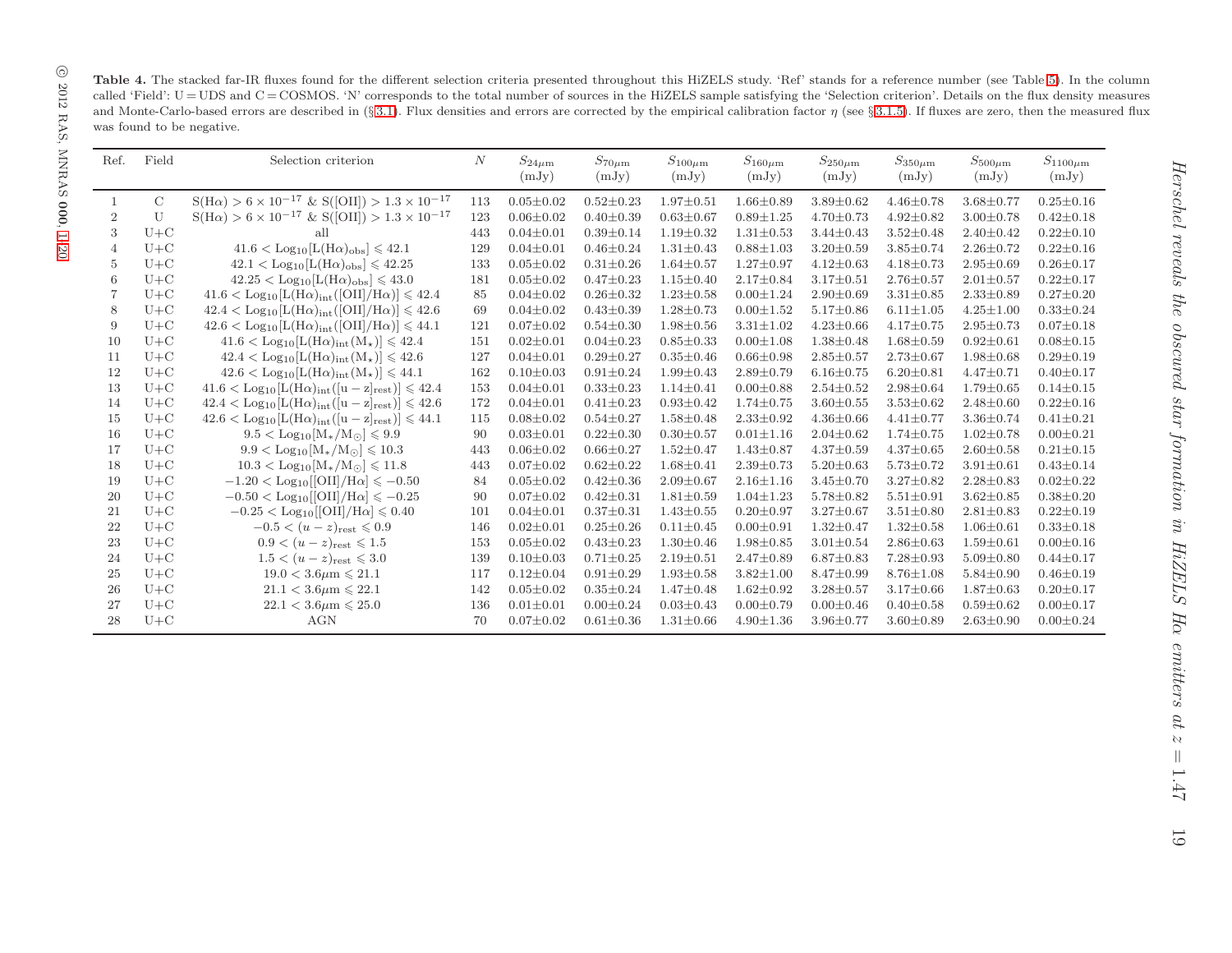# 20 E. Ibar et al.

This paper has been typeset from a T<sub>E</sub>X/  $\rm \mathit{LFT}_E X$  file prepared by the author.